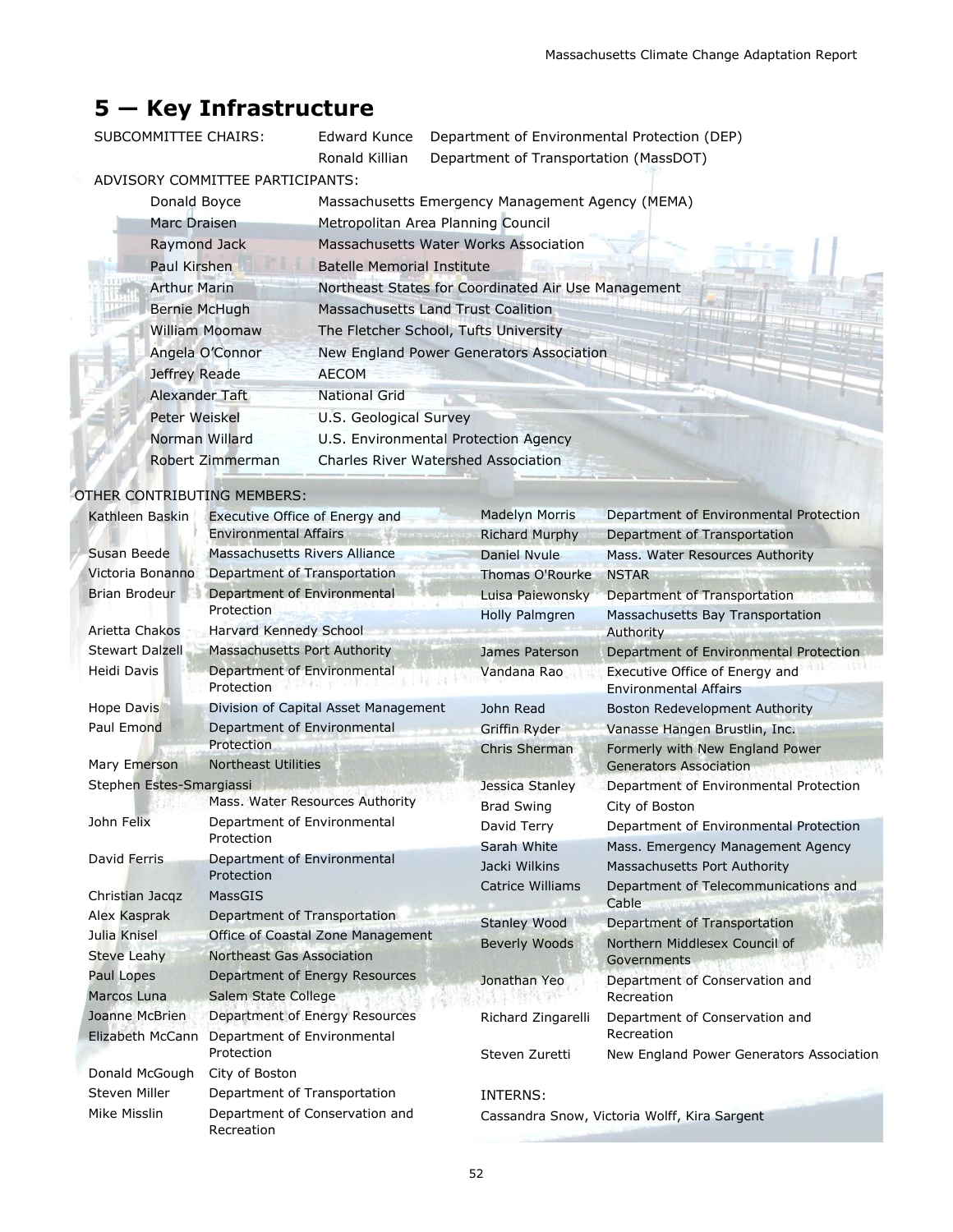# **5** Key Infrastructure

# **Introduction**

A society cannot function without well-maintained infrastructure that provides critical services for its citizens. These services include providing habitable residential and workspace, transportation, energy sources, telecommunications, clean water, health, and safety, as well as systems to control such infrastructure threats as flooding, and improper release or disposal of wastewater, solid waste, and hazardous materials.

Since the Industrial Revolution, significant infrastructure development in Massachusetts has occurred along the coastline, major rivers, and in floodplains. This trend, along with other urban growth patterns, placed much of Massachusetts' key infrastructure resources in areas that are predicted to experience adverse effects from climate change.

A compounding factor is that most, if not all, of the key infrastructure resources were sited and designed based on historic weather, sea level, and flooding patterns. Climate change impacts are predicted to result in significant changes to these variables, making many infrastructure assets in Massachusetts vulnerable to future damage. It is expected that increased frequency of extreme weather events, combined with sea level rise, will considerably raise the risk of damage to transportation systems, energy -related facilities, communication systems, a wide range of structures and buildings, solid and hazardous waste facilities, and water supply and

wastewater management systems. Consequential changes in precipitation patterns, particularly from extreme weather events, will threaten key infrastructure assets with flood and water damage.

The seven main infrastructure sectors analyzed in this chapter are listed in Table 4.

# **Overview of Vulnerabilities**

Predicted climate change impacts have the potential to damage or destroy key infrastructure throughout Massachusetts. A problem common to infrastructure design is that planners, engineers, and designers traditionally have used historic weather characteristics to determine the weather conditions that infrastructure assets can withstand. Since future climate patterns are expected to be different, designs based on historic weather patterns could leave infrastructure at risk.

Predicted climate change impacts—in particular, sea level rise and more numerous extreme storm events —have the potential to impair public and private services and business operations. A substantial rise in sea level, even during calm weather, will cause flooding of buildings, roadways, tunnels, water and wastewater treatment facilities, and equipment and instruments associated with power stations and telecommunication facilities. Solid waste landfills and hazardous waste sites located in low lying coastal areas also will be vulnerable. In addition, saltwater intrusion into freshwater aquifers located near the

| <b>SECTOR</b>                                                            | <b>INFRASTRUCTURE INVOLVED</b>                                                                                                                                                                                                                                       |  |  |  |
|--------------------------------------------------------------------------|----------------------------------------------------------------------------------------------------------------------------------------------------------------------------------------------------------------------------------------------------------------------|--|--|--|
| Energy<br>(electric, gas, petroleum)                                     | Production, transmission, storage, and distribution including power plants, substations, electric<br>lines, natural gas systems, and fuel systems                                                                                                                    |  |  |  |
| Transportation<br>(land, sea, air)                                       | Roads, highways, bridges, tunnels, subway, commuter and commercial rail, ferries, buses,<br>airports, and ports                                                                                                                                                      |  |  |  |
| Water<br>(supply, wastewater, stormwater)                                | Water sources, pump stations, storage tanks or reservoirs, distribution systems, drinking water<br>treatment, municipal separate storm sewer systems, combined wastewater and stormwater<br>systems, decentralized stormwater management systems, and septic systems |  |  |  |
| Dam Safety and Flood Control                                             | Dams, dikes, and land levees                                                                                                                                                                                                                                         |  |  |  |
| Solid and Hazardous Waste                                                | Solid waste facilities and hazardous waste storage and management facilities                                                                                                                                                                                         |  |  |  |
| Built Infrastructure and Buildings                                       | Commercial, residential, industrial, institutional, and governmental buildings                                                                                                                                                                                       |  |  |  |
| Telecommunications                                                       | Phone, internet, and cable                                                                                                                                                                                                                                           |  |  |  |
| Table 4. Key infrastructure sectors vulnerable to climate change impacts |                                                                                                                                                                                                                                                                      |  |  |  |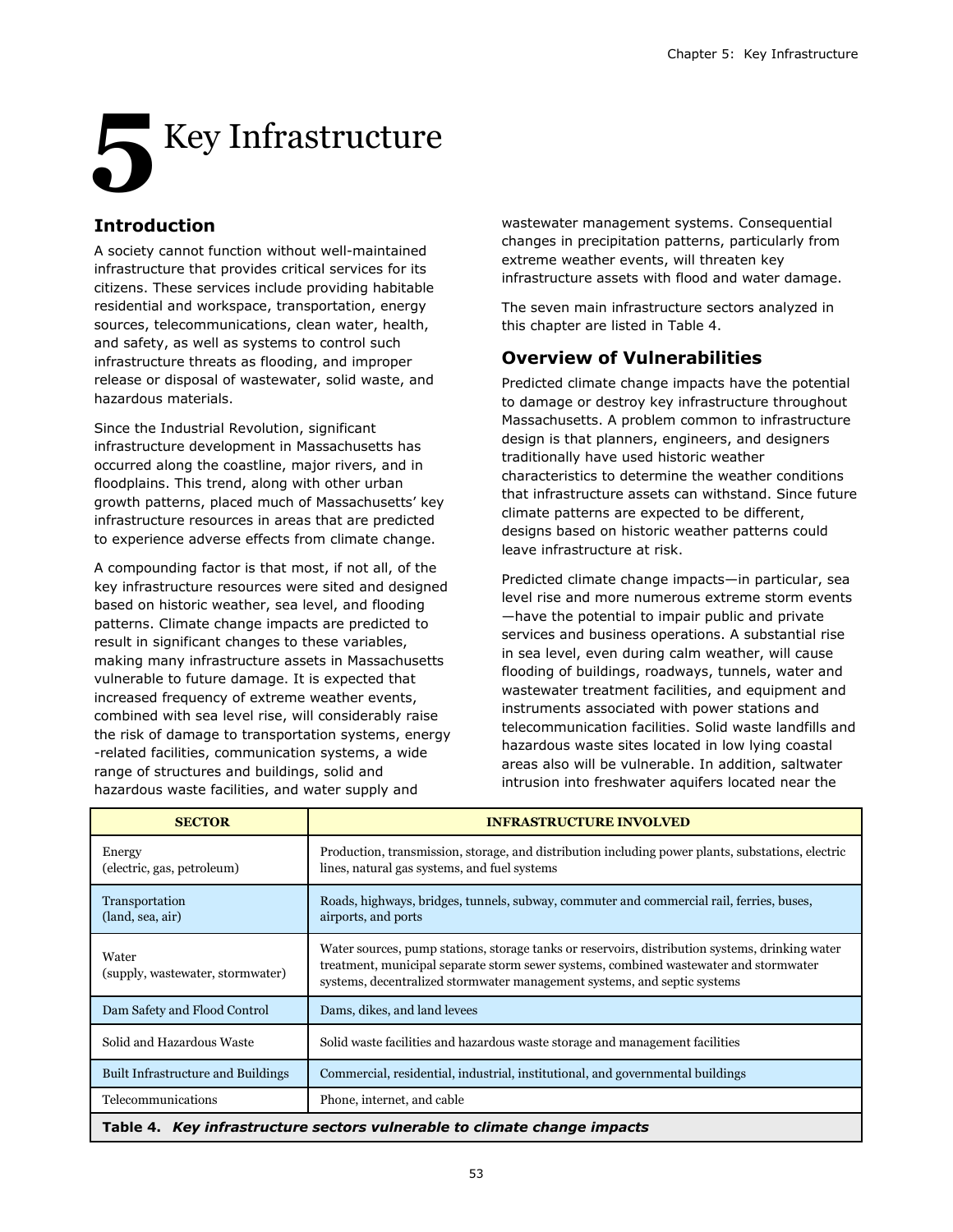

coastline will compromise coastal drinking water sources.

Sea level rise will expose infrastructure to storm surges and shift the current 100-year coastal storm floodplain and velocity zone landward to cover much of the Back Bay and Boston waterfront areas, for example. Some of the state's most significant infrastructure—including the Massachusetts Port Authority's Logan International Airport and port/ maritime facilities, the Massachusetts Water Resources Authority's (MWRA) Deer Island Sewage Treatment Plant, and highway and public transit tunnels—are located in these areas.

The expected increases in intensity and frequency of extreme storm events could severely impact infrastructure, damage public and private services,

and negatively impact business operations throughout the state. High winds and flooding along rivers and streams have incapacitated both inland and coastal communities during large storm events such as the Blizzard of '78, the Mother's Day Storm of 2006, the Ice Storm of December 2008, and to some extent the recent Tropical Storm Irene (2011). In the past, such storms have been relatively infrequent and services have been restored relatively quickly. Occasionally much larger storms, such as the Hurricane of 1938, Hurricane Carol (1953), and Hurricane Donna (1960), have caused extensive devastation throughout Massachusetts. With more frequent large storm events, damage to key infrastructure could become more frequent, take longer to repair, and entail more costly repairs and economic disruption.

#### **General Strategies**

Preparing for future climate change impacts will take a coordinated effort of private and public sectors, non-profit organizations, and managers and users of infrastructure resources. Primary strategies should promote actions that will bolster infrastructure resources to defend them against these impacts while simultaneously supporting other sectors' strategies,and promoting due diligence and sound management decision-making. These include:

1. Accurate Mapping and Surveys: Update floodplain mapping using new LiDAR elevation surveys and climate models to identify at-risk facilities and natural features, and establish action priorities with cost estimates. Conduct comprehensive

> LiDAR mapping of the Massachusetts coast, shoreline waterways, and other flood-prone land areas and facilities, complemented by a detailed threedimensional survey of individual atrisk facilities to determine vulnerabilities, most cost-effective strategies (defend or retreat), and action time frames.

2. No Regrets Actions: These measures will bolster infrastructure resources for future climate change impacts and improve other related efforts. They could also be actions that reduce greenhouse gas emissions and save future investments and valuable resources. Examples include:

•conservation, efficiencies, and reuse of key resources, such as drinking water conservation and improved stormwater management,



Projected 100-year flooded area (higher-emissions scenario)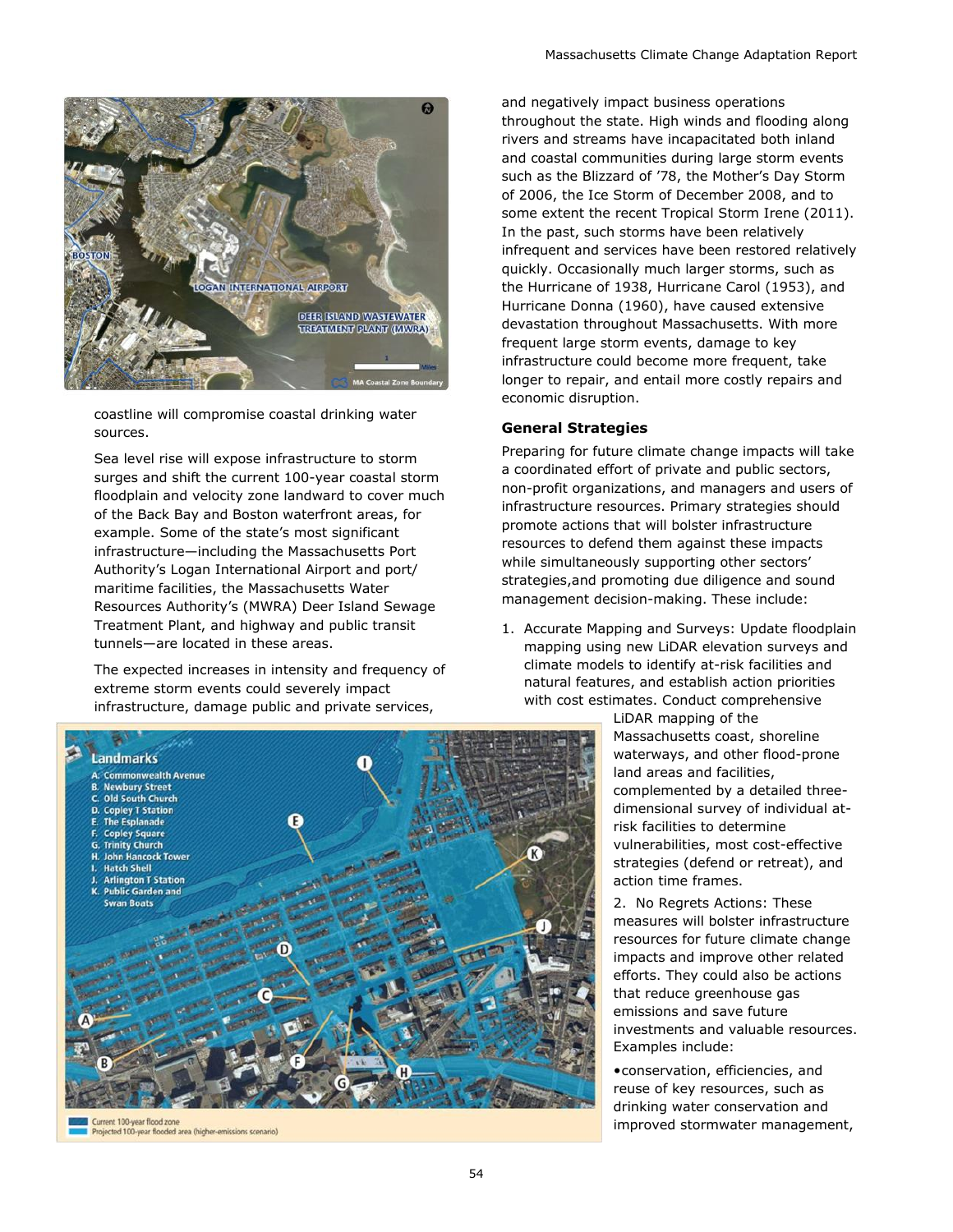which will provide capacity and resilience for many key infrastructures to withstand climate change impacts;

- cost-effective and simple improvements, such as flood-proofing structures, which can be made during routine maintenance and upgrading.
- 3. Explore Possible Changes in Land Use, Design, Site Selection, and Building Standards: Investigate amendments to existing land use planning and zoning laws and regulations and building codes to account for expected climate change impacts when designing and constructing new infrastructure, repairing and upgrading existing infrastructure, and evaluating sites and areas suitable for infrastructure development. Bolster ongoing efforts by state agencies to factor climate change into future design, permitting, and building requirements. These land use, siting, design, and building standards should be reviewed on a routine basis to integrate new knowledge on predicted climate change impacts.
- 4. Enhance Natural Systems: Provide protection and resilience of infrastructure to climate change impacts by enhancing natural systems such as restoring wetlands, coastal features, and flood storage capacity. Restore the natural hydraulic features of watersheds to increase resiliency and capacity redundancy in wastewater systems, water supplies, and stormwater management resources.
- 5. Identify Lead Times for Adaptive Construction: Since different types of facilities have varying life spans, translate those timeframes into lead times for infrastructure replacement and rehabilitation. Energy infrastructure that has a lifespan of 30 years will have a different adaptation strategy than a power plant that may have a 50- to 60 year lifespan. The amount of time needed to permit, repair, improve, or build infrastructure will vary and should be identified.

The remainder of this chapter examines the vulnerability of various infrastructure sectors to climate change impacts and outlines no regret, short -term, and long-term strategies that will continue to be reviewed and considered for implementation regionally or statewide.

# **Energy**

Without reliable energy services, the basic needs of residents, visitors, businesses, and governments cannot be met. Lost or damaged energy supplies would cause loss of power to homes, schools, government buildings, hospitals, industries, and businesses, as well as to various types of infrastructure, such as communications systems, which depend on energy to function.

## **Existing Resources**

The electric power infrastructure is an interconnected system of power plants, substations, and hundreds of miles of high voltage transmission lines and local distribution wires. There are approximately 170 electric generating facilities throughout Massachusetts, ranging in size from less than one to hundreds of megawatts (MW). Several of the largest plants are located along the coast. The fuel used by generators to create electricity is diverse—natural gas, coal, oil, nuclear, and renewable sources such as solar, wind, hydro, and biomass. Massachusetts annually consumes about 56 million megawatt-hours (MWh) of electricity representing 46 percent of New England's total consumption (U.S. Department of Energy, 2008). ISO New England reports that, in 2008, the Greater Boston area consumed about 40 percent of the state's electricity. A large share of the electricity is generated in-state, but Massachusetts also relies on electricity from neighboring states.

Massachusetts is the largest consumer of natural gas in New England. The US Census Bureau reported that gas is the state's largest energy source for home fuel (about 44 percent), and ISO New England notes that natural gas is also the leading energy source for electricity generation in New England as a whole (38 percent). Massachusetts receives its gas supplies via three interstate pipeline systems and via liquefied natural gas (LNG) tanker ships. Massachusetts has three liquefied natural gas import terminals. One is located on land in Boston Harbor and the other two are located 11 to 13 miles offshore. Ships connect to buoys at the offshore terminals, the LNG is gasified, and then it is transported via undersea pipelines. Gas is delivered to customers through 1,000 miles of underground transmission pipes and 21,000 miles of local distribution pipes.

Massachusetts is dependent on petroleum product imports from domestic and foreign sources. There are five major petroleum terminals along Boston

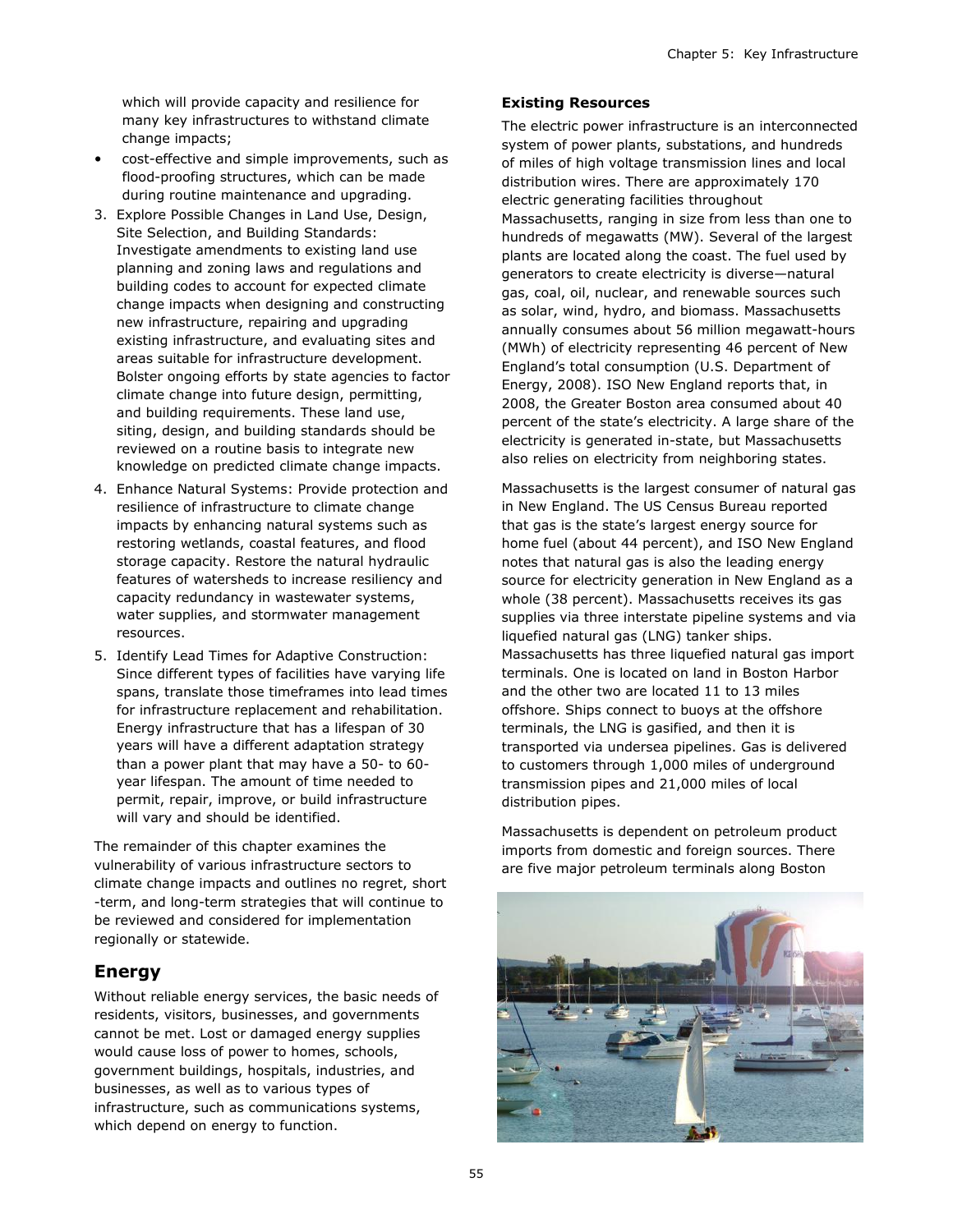

Harbor waterways and smaller terminals in other coastal communities. Almost 90 percent of the petroleum products are imported into the state by ship or barge. To reach inland regions such as western Massachusetts,

petroleum is transported via trucks from in-state and out-of-state terminals. The oil terminals in Springfield receive petroleum via local underground pipelines fed from ships in New Haven, CT, and Providence, RI.

#### **Impacts and Vulnerabilities**

To assess climate-induced changes and impacts for this sector, assets were identified and organized into three broad subcategories: 1) facilities, including electric generation plants (nuclear, natural gas, oil, and coal), LNG terminals, propane plants, petroleum product terminals and storage facilities, and electric substations; 2) above-ground wires and pipes; and 3) below-ground wires and pipes.

The energy sector's three primary climate change concerns are flooding (due to increased precipitation and storm surge), extreme events (such as hurricanes and snow and ice storms), and increased temperature. These events can affect almost all infrastructure assets. In addition, climate change impacts that affect energy producing regions beyond Massachusetts' borders, such as the Gulf Coast, could cause greater frequency and severity of energy supply interruptions for Massachusetts.

The following are the predicted impacts on energy infrastructure:

• Extreme and more frequent weather events, including flooding, may damage energy

production and delivery equipment such as generation plants (e.g. the Pilgrim nuclear power station), terminals, storage facilities and aboveand below-ground wires and pipes. Damaged infrastructure will lead to interrupted service, degraded energy reliability, increased equipment maintenance or replacement costs, and adverse impacts to public safety.

- Sea level rise and storm-related flooding may require relocating coastal infrastructure, which would require new real estate acquisitions for replacement sites.
- Extreme temperature changes could result in an increased demand for cooling in summer and a decreased demand for heating in winter. One 2005 study of changes in Boston's heating and cooling demand indicates that, "depending on the climate scenario, household electricity consumption in peak summer months may be nearly three times that of the 1960-2000 average, with over 25 percent of the increase directly attributable to climate change" (Amato et al., 2005). Such changes also can shift energy production and use. For example, high temperatures reduce thermal efficiency of electric generation. This could challenge the ability of the electric system operators to meet peak electricity demands.
- There may be lengthened repair times and delays. Repair crews will find it more difficult to work in protective gear for extended periods in high temperatures, during prolonged rain or in extreme cold.

#### **Potential Strategies**

#### *No Regrets Strategies*

1. Encourage Energy Efficiency. Energy efficiency is both a mitigation and an adaptation strategy. Decreased energy demand defers the need for additional infrastructure and helps to avoid peak load outages.



#### **Impacts of the Ice Storm of December 2008**

From December 11 through December 18, 2008, central, western, and northern Massachusetts experienced a severe ice storm, which caused devastation over almost 7,000 square miles. The storm damage affected the energy and transportation infrastructure, homes and schools, and even the Appalachian Trail. Over one million customers were impacted by power outages with over 550,000 customers losing their electricity at the peak of the storm, and some for up to two weeks. This also caused additional damage, such as frozen water pipes in commercial and residential properties, as well as lost revenue. Countless trees were damaged, with downed trees and tree limbs blocking roads, damaging property and bringing down power lines.

The storm was very costly—the Federal Emergency Management Agency (FEMA) obligated over \$32 million for reimbursement to seven Massachusetts counties for eligible costs;



state costs exceeded \$7 million and municipalities expended over \$5 million. National Grid, one of the primary electrical suppliers in the area, claimed over \$30 million in storm-related costs.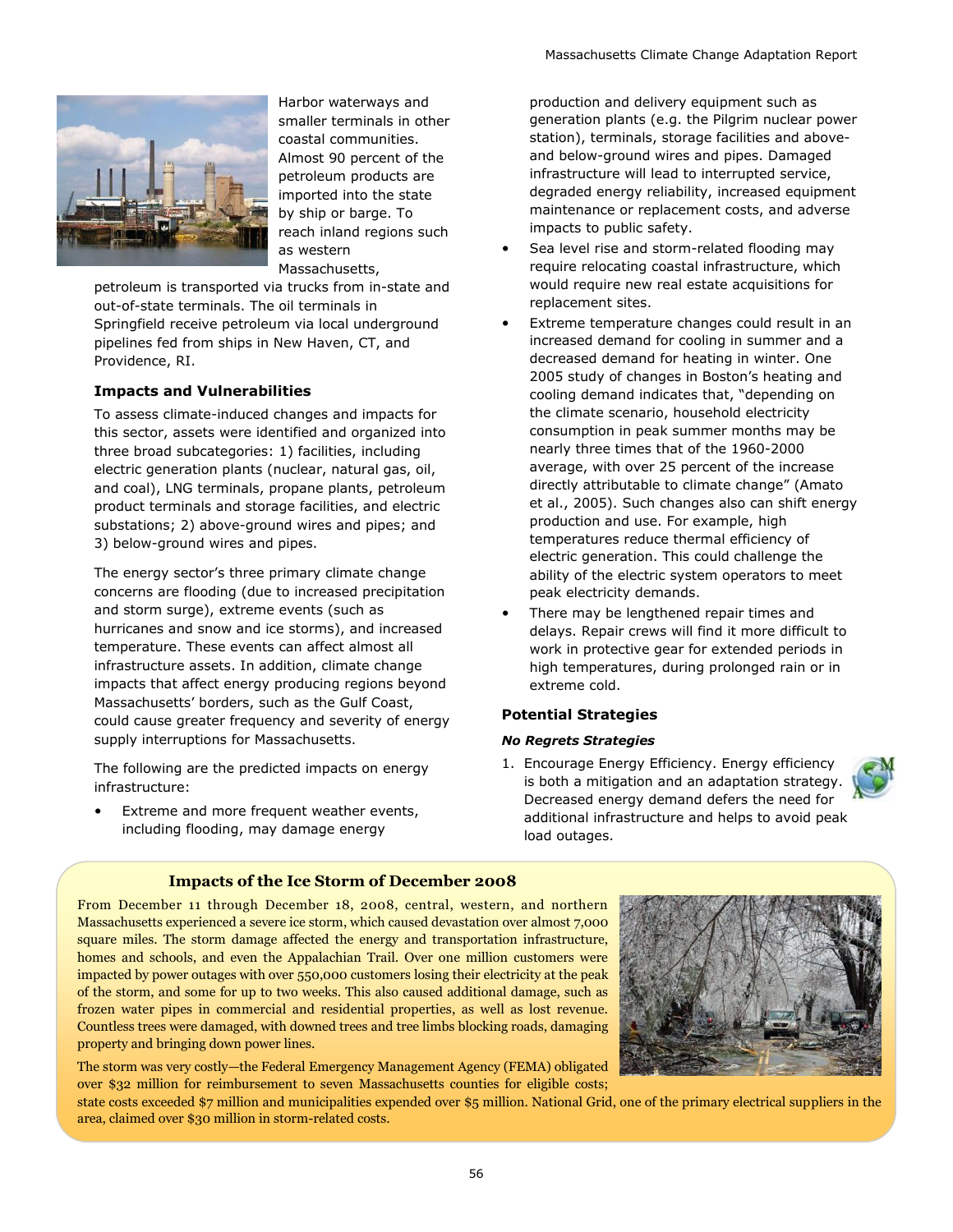2. Educate Asset Owners and Regulators. Regulators, energy asset owners, and privatelyand municipally-owned utilities should understand the future impacts of climate change on infrastructure and the benefits and costs associated with preparing for and responding to climate change.



- 3. Diversify Energy Supplies. To avoid reliance on supply from one geographical region that may be more vulnerable to climate change, utilities and other energy suppliers should continue to assess the diversification of their energy supply portfolios and factor in future climate change predictions.
- 4. Track Trends in Energy Demand, taking into account climate change forecasts. Regulators, energy asset owners, and privately- and municipally-owned utilities should carefully track changes in energy demand resulting from climate change and factor such changes into future planning and procurement strategies.
- 5. Plan for Changes in Consumers' Expectations Regarding Energy Types. Consumers have altered their perceptions about climate change. As a result, more consumers are requesting energy supplies from cleaner energy sources. Closely monitor consumer trends to anticipate the types of energy supplies that will be in demand, such as renewable energy and emerging biofuels, and the potential impacts that climate change will have on these new sources.

#### *Short-Term Strategies*



1. Utilize and Accelerate Deployment of New Energy Efficiency Technologies. Smart Grid technology may stabilize load requirements during high demand periods, thus ensuring supply and system integrity as well as increasing power reliability during storms, flooding, or high peak load.

A **Smart Grid** is a network for electricity transmission and distribution systems that uses two-way, state-of-theart communications, advanced sensors and specialized computers to improve the efficiency, reliability, and safety of electricity delivery and use.



2. Encourage Research and Development of Renewable Energy Technologies. Renewable energy technologies such as solar, wind, tidal and wave power, and other emerging renewable applications are new and growing sources of electricity supply and jobs. They will diversify our electricity generation portfolio and reduce pollution.

- Wind: Climate change (temperature, precipitation, humidity, solar) may lead to changing wind patterns. Design wind turbines to meet low-medium-high wind speeds. Monitor onshore, nearshore, and offshore wind patterns to determine optimal siting locations.
- Solar: With enhanced monitoring and preparation, Massachusetts can rapidly protect its growing solar electric capacity from severe weather impacts, including panel degradation. Careful monitoring of the Massachusetts climate and better predictions will be necessary to determine the proper specifications of future photovoltaic investments.
- 3. Consider Undertaking a Regional Analysis of New England's Integrated Energy Infrastructure. Analyze climate change effects on interstate energy infrastructure. The New England states, along with the electric Independent System Operator of New England (ISO New England), and gas and oil industry representatives, should work together to develop a comprehensive regional analysis of climate change impacts on supply and demand as well as storm response.

#### *Long-Term Strategies*

- 1. Collaborate with other states and utilities to ensure the best-integrated strategies are deployed, particularly given the size of capital and operational investments in utilities infrastructure, and support facilities with long life -spans.
- 2. Utilities should work with land use planners at the state environmental and regulatory levels to secure necessary parcels to meet the need for energy infrastructure that is threatened by flooding, extreme storm events, and increased temperature.

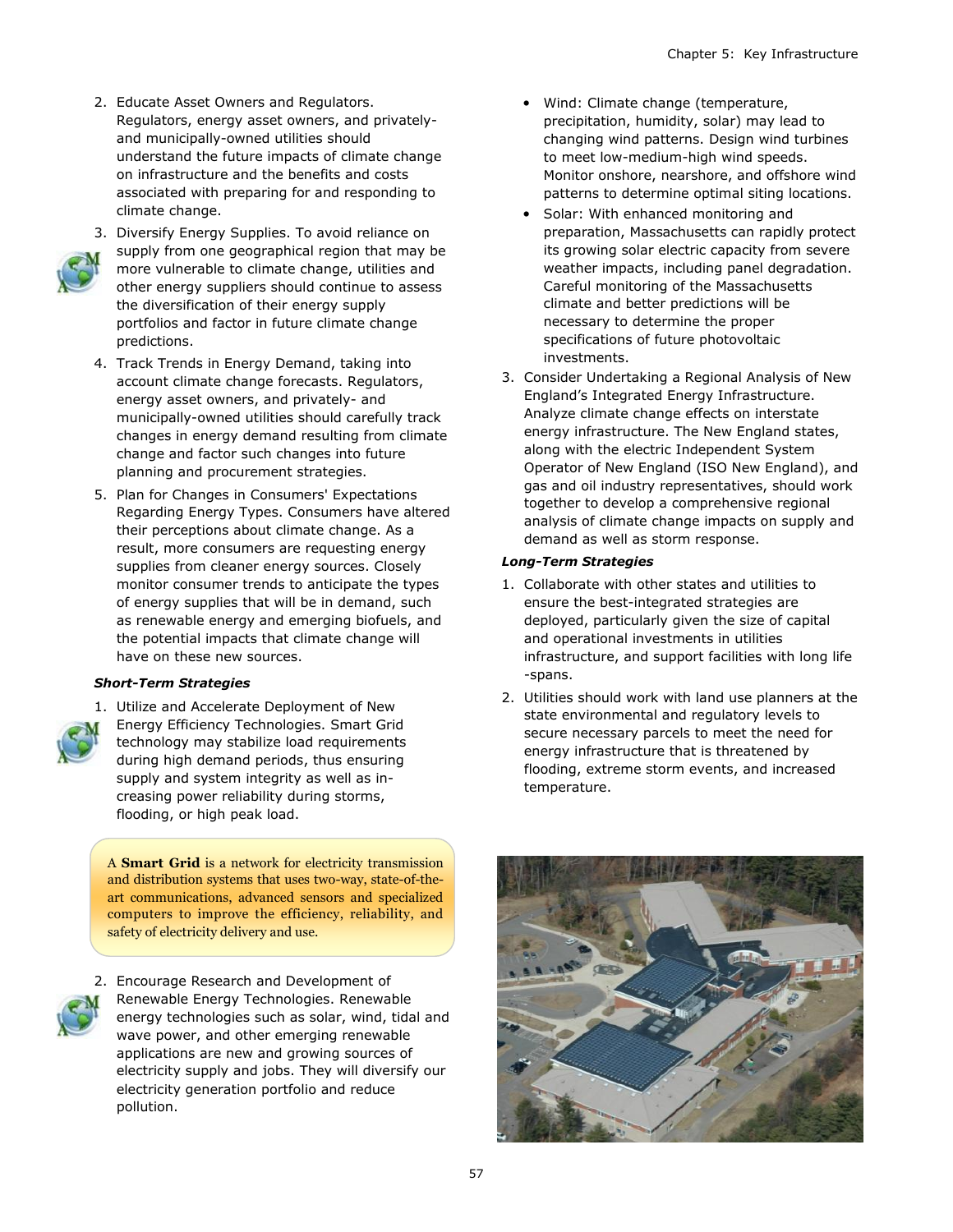# **Transportation**

The Massachusetts transportation system is vitally important to the daily functioning and economic future of the state. The transportation sectors outlined in Table 5 and their respective infrastructure ensure economic vitality and quality of life by safely and efficiently moving people, goods, and services throughout the state.

## **Existing Resources**

To appreciate the breadth and depth of our reliance on a diverse transportation network, Table 5 outlines the basic elements of the state's road and rail network and other transportation infrastructure.

## **Impacts and Vulnerabilities**

The impact to the various forms of transportation, particularly along the coast, could dramatically affect the ability to sustain normal levels of commerce, public health, safety, welfare, and security, and to respond to natural or human-induced severe events. Coastal transportation infrastructure is most

vulnerable to sea level rise and extreme weather events including high winds, waves, and storm surge. High temperatures and dense air conditions could increase runway length requirements to accommodate typically diminished aircraft performance in such weather situations.

Inland infrastructure also may be affected by changing precipitation patterns, extreme weather events, and increased temperatures. Massachusetts may not have sufficient alternative transportation modes and routes available in particularly sensitive locations to provide backup and continuity of service in responding to climate change effects.

#### **Potential Strategies**

#### *No Regrets Strategies*

1. Continue Maintenance of Existing Infrastructure. Maintain existing transportation infrastructure to minimize the chances of flooding or other damage that might occur before final or more permanent adaptation plans can be implemented.

| <b>TRANSPORTATION RESOURCE HIGHLIGHTS*</b>       |                                                                                                                                                                                                                                                                                                                                                                                                                                                                                                                                                                                                              |  |  |  |
|--------------------------------------------------|--------------------------------------------------------------------------------------------------------------------------------------------------------------------------------------------------------------------------------------------------------------------------------------------------------------------------------------------------------------------------------------------------------------------------------------------------------------------------------------------------------------------------------------------------------------------------------------------------------------|--|--|--|
| <b>ROADS</b>                                     | 71,887 lane miles (60,970 local lane miles at 85 percent, 10,917 state lane miles at 15 percent)<br>5,116 inventoried bridges (3,550 state, 1,566 municipal)<br>Vast majority of total freight in Massachusetts moves by truck (\$307 billion commodity value, 196 million tons)                                                                                                                                                                                                                                                                                                                             |  |  |  |
| <b>RAIL</b>                                      | 438 million Massachusetts Bay Transportation Authority (MBTA) passengers per year, or 1.2 million passengers per day<br>(5th highest transit ridership in U.S.)<br>175 cities and towns, with a total population of 4.7 million people, serviced by the MBTA<br>2,500 vehicles, 258 stations, 885 miles of track, 500 bridges, 20 miles of tunnels, 19 maintenance shops<br>2.65 million Amtrak riders per year (Boston's South Station is Amtrak's 6th busiest station in U.S.)<br>Commercial rail traffic: 14 carriers carry about 500,000 rail carloads per year over 1,000 miles of track                |  |  |  |
| <b>AIR</b>                                       | The 39 public-use airports handled about 2.1 million operations (takeoffs & landings) and 26.0 million passengers in 2009.<br>Of those totals, Logan Airport accommodated 345,300 operations and over 25.5 million passengers<br>The other 38 public-use airports accounted for 1.75 million operations and 476,000 passengers<br>Logan Airport managed 191.1 million pounds of cargo, 28.8 million pounds of mail, and 326.5 million pounds of express/small<br>packages in 2009<br>198 private landing areas: 112 helipads, 47 landing strips/airfields, 38 seaplane bases, and one military landing strip |  |  |  |
| <b>BUS</b>                                       | 29 million passengers per year use 1,372 buses and vans provided by 15 Regional Transit Authorities<br>MBTA operates 1,055 buses on 186 routes over 761 route-miles; THE RIDE, a paratransit service,<br>operates 568 vehicles in 62 municipalities and averages over 1.58 million trips per year<br>Boston's South Station provided about 190,000 bus trips for an estimated 5.7 million passengers in 2009; these figures do not<br>include charter, tour, school, and non-South Station bus trips throughout the state                                                                                    |  |  |  |
| <b>WATER-</b><br><b>BORNE</b><br><b>TRANSIT</b>  | 2.7 million passengers and 590,000 vehicles per year on island ferries<br>1.22 million commuter ferry passengers per year<br>105 cruise ships from 15 cruise lines carry 300,000 passengers per year<br>Port of Boston handles the majority of the state's bulk and containerized cargo; 11 ocean freight ports total                                                                                                                                                                                                                                                                                        |  |  |  |
| <b>WALK/BIKE</b>                                 | 12 percent Massachusetts residents and 24 percent Cambridge residents walk to work<br>48 percent of all downtown Boston trips are made by walking<br>13.3 percent walk and 1 percent bike to work in Boston (1st and 15th respectively of major US cities, and 1st in combined                                                                                                                                                                                                                                                                                                                               |  |  |  |
| Table 5: Massachusetts' Transportation Resources |                                                                                                                                                                                                                                                                                                                                                                                                                                                                                                                                                                                                              |  |  |  |

*\* References listed at the end of the chapter*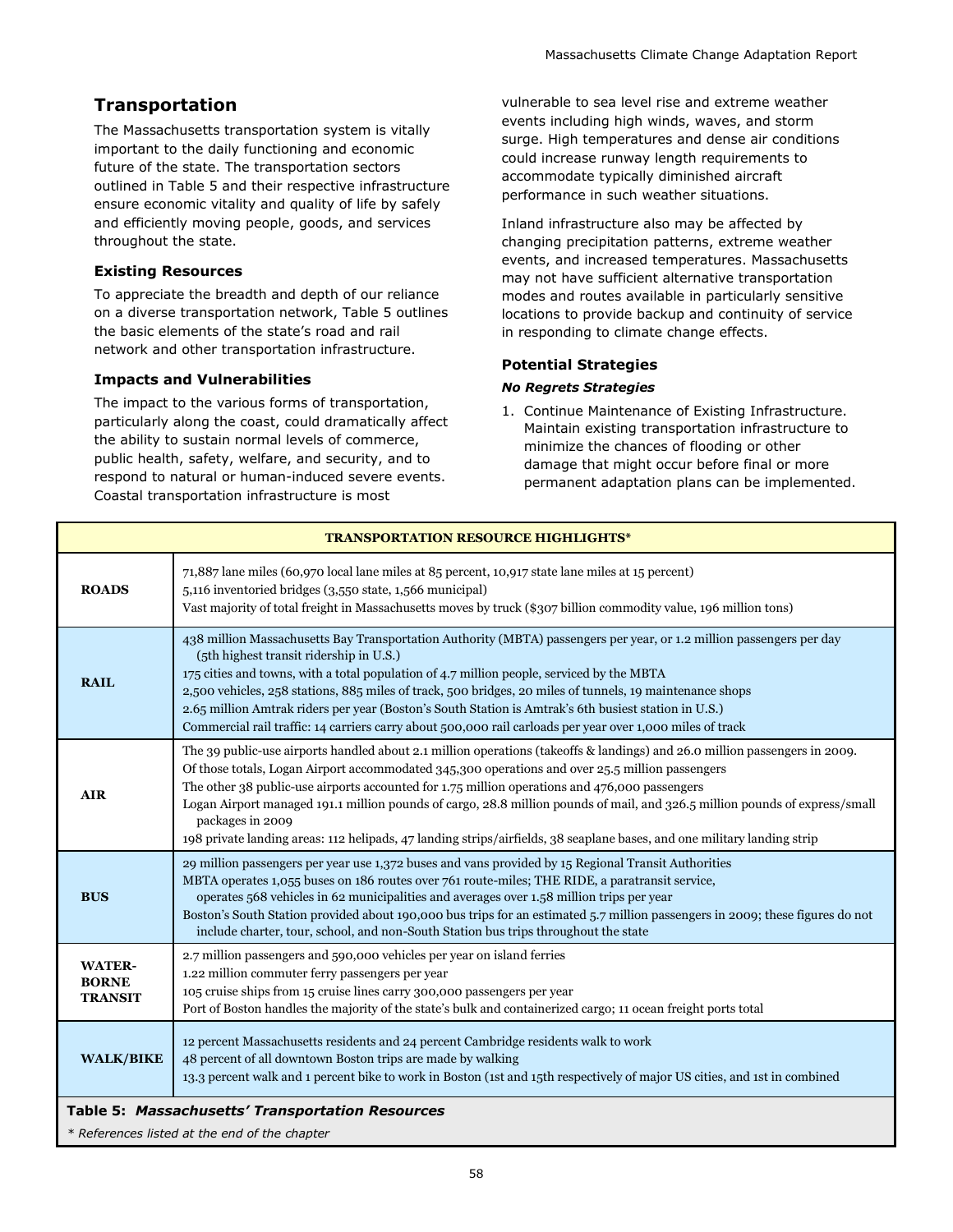- 2. Expand the use of the statewide GIS-based system asset maps by combining them with updated floodplain mapping and revised peak flood flow calculations.
- 3. Formulate risk-based methods to evaluate service life of infrastructure assets against adverse climate change.
- 4. Update hydrologic and hydraulic analyses statewide, including engineering methods used in the calculation of peak flood flow rates, to reflect influence of climate change-induced events (e.g., the U.S. Geological Survey's Regionalized Peak Flow Equations for Massachusetts and the 50 year old National Weather Service's Precipitation Frequency Atlas, TP-40).
- 5. Research and Develop Engineering Solutions. The Massachusetts Department of Transportation and Massachusetts Port Authority should work with regional and municipal agencies to identify, develop and implement solutions—including reconstruction, removal, or relocation of vulnerable infrastructure—to protect existing assets from climate change impacts in the longand short-term.
- 6. Protect Existing Infrastructure. Modifications include elevating, armoring, modifying, or relocating critical infrastructure. Airport, mass transit, port, and highway agencies should consider sizing stormwater management structures (e.g., pipes, culverts, outfalls) for future storm events and balancing upfront costs of incrementally larger structures today with the future costs of replacing an entire drainage system.

#### *Short-Term Strategies*

- 1. Public and private transportation entities should adjust standard maintenance and inspection procedures to take into account climate changes impacts, including increasing the frequency of routine inspections of coastal zone and inland bridges and drainage structures and initiating comprehensive regional asset damage inventories after major storm events.
- 2. Develop New Design Standards. Revise standards to be consistent with guidelines reflecting climate considerations issued by such entities as the American Association of State Highway and Transportation Officials, Federal Highway Administration, American Public Transit Association, Federal Transit Administration, U.S. Department of Transportation Maritime Administration, and the Federal Aviation Administration.

#### *Long-Term Strategies*

- 1. Encourage innovation across transportation sectors. Encourage use of new technologies at airports for navigation aids and airfield lighting systems that function better during storm events. New aircraft technologies could also improve landing and takeoff performance, potentially minimizing adverse impacts of more consistently high temperatures.
- 2. Enhance water-based transit options in affected coastal and riverine areas as a long-range transport alternative and as an interim back-up to damaged infrastructure.
- 3. Develop financing mechanisms. Evaluate and implement as necessary new ways to fund the anticipated expenses, including construction and long-term maintenance and operation costs, to address climate change impacts at the state and local levels.

# **Water Resources**

Water-related infrastructure includes multicomponent systems involved in procuring, treating, and distributing drinking water; collecting, treating, and discharging wastewater; managing stormwater; and using dams, levees, seawalls, and other structures to control surface hydrology. Most of the facilities that support these infrastructure resources are publicly owned by municipalities.

# **Existing Resources**

Maintaining infrastructure associated with potable water is critical to the public health and safety of Massachusetts residents. Approximately 95 percent of the 6.5 million residents living in Massachusetts obtain their drinking water from one of the state's 531 community public water supply systems. The remaining 5 percent of Massachusetts residents obtain water from one of the estimated 550,000 private wells. Raw water from approximately 82 percent of the water sources is treated prior to being distributed for public consumption.

Approximately 79 percent of Massachusetts' 6.5 million residents discharge 785 million gallons of treated sewage into the state's waters each day through over 20,000 miles of pipe and 126 treatment facilities. According to the Massachusetts Water Resources Authority (MWRA), the Deer Island Sewage Treatment Plant alone treats an average of 350 million gallons of sewage per day from about 2.1 million people in 43 metro Boston communities (MWRA, 2010). Another 21 percent of the homes, municipal buildings, and businesses (Massachusetts Infrastructure Investment Coalition, 2007) are not connected to a sanitary sewer system and discharge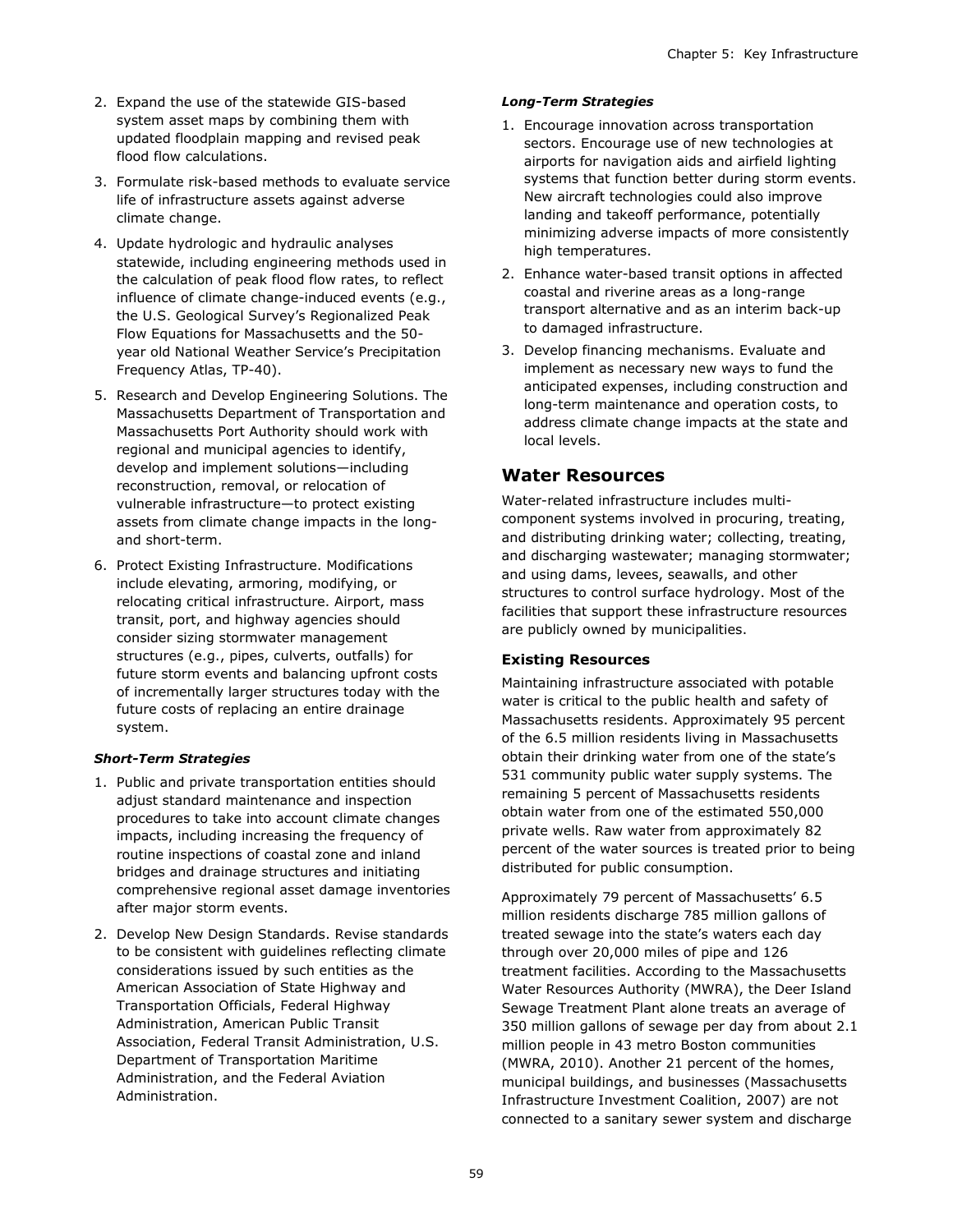sewage to an on-site subsurface sewage disposal or to an approved treatment facility with a state groundwater discharge permit. There are 280 municipal and private facilities that discharge wastewater to groundwater (Felix, 2009).

Stormwater infrastructure is comprised of municipal separate storm sewer systems and combined wastewater and stormwater systems. Historically, stormwater management systems consisted of pipes, culverts, dams, detention basins, and storage reservoirs and were designed to convey stormwater, control peak flows, and prevent flooding. More recently, stormwater control measures have been designed to treat and infiltrate stormwater.

There are hundreds of dams and levees controlling water flow in rivers and streams throughout the state. Many of these are large structures that hold back significant volumes of water. Seawalls, groins, and other coastal flood control structures are common along the 1,500 miles of Massachusetts coastline.

#### **Impacts and Vulnerabilities**

Sea level rise could potentially inundate numerous municipal collection systems and some wastewater treatment plants along the Massachusetts coast and inland to a point where it could make economical sense to abandon them after their current useful lives. At other locations, it may make sense to use larger regional facilities (or expand existing upland facilities) for the treatment of wastewater and then use decentralized systems to discharge the treated water back in its original watershed. In general, to preserve water management operations (such as wastewater treatment, stormwater systems), it is important to take measures to reduce stress on river and coastal infrastructure such as dams, levees, and seawalls.

Another challenge is that existing Massachusetts Stormwater Management Standards apply only to sites undergoing development or redevelopment which are subject to review under the Wetlands Protection Act, Rivers Protection Act, or the Water Quality Certification Program, and do not apply to other upland areas that generate stormwater.

#### **Potential Strategies**

#### *No Regrets Strategies*

- 1. Continue to Facilitate Enhancement of Natural Systems. Redirect inflow from traditional stormwater collection systems into systems using low-impact design technology and restored natural hydrology to keep stormwater on site and increase available capacity and groundwater recharge. Increased use of groundwater recharge would also assist in reducing polluted runoff to surface waters, decrease flooding, and enable existing dams, levees, and other flood control structures to operate during more extreme storm events.
- 2. Continue to Promote and Expand Conservation and Reuse Efforts. Enhance ongoing efforts to conserve potable drinking water, reduce wastewater discharge, and decrease stormwater runoff. Implement the Massachusetts Water Conservation Standards and advance the use of treated wastewater, especially in commercial and industrial settings.
- 3. Coordinate Information Gathering. Coordinate efforts of land use planners, facility designers, and regulators in the collection and analysis of basic geographical, geologic, and engineering information needed to characterize vulnerabilities of water-related infrastructure systems.

#### *Short-Term Strategies*

1. Offset Impacts to Water Supplies. Consider revising the Massachusetts State Plumbing Code

#### **Mother's Day Storm—Infrastructure Overwhelmed!**

The 2006 Mother's Day storm began Friday, May 12 and, for the next 100 hours, dumped up to 15 inches of rain on many North Shore communities in Massachusetts. A U. S. Geological Survey flood gauge at Lowell showed that the flood level in the Merrimack River reached 59 feet, making it a 40-year occurrence event. On May 13, two days before flood levels in the Merrimack River peaked, a force main to the Haverhill Wastewater Treatment Plant gave way, spilling 35 million gallons per day of untreated sewage into the Merrimack River. The break occurred when the rapidly moving river in a tributary washed out a culvert that ran beneath a section of a power easement roadway and the force main. As the storm continued, waters flowed over bridges and into the streets and basements throughout the region. It took almost a week to repair the break.

The Department of Environmental Protection estimates that, had the water level in the



Merrimack risen another two to three feet, wastewater treatment plants in the Greater Lawrence Sewer District would have lost their pumping stations and power to their treatment plants, resulting in major additional discharge of untreated sewage to the Merrimack River. It is also likely the drinking water treatment facilities in Tewksbury, Lowell, and Lawrence would have also become incapacitated.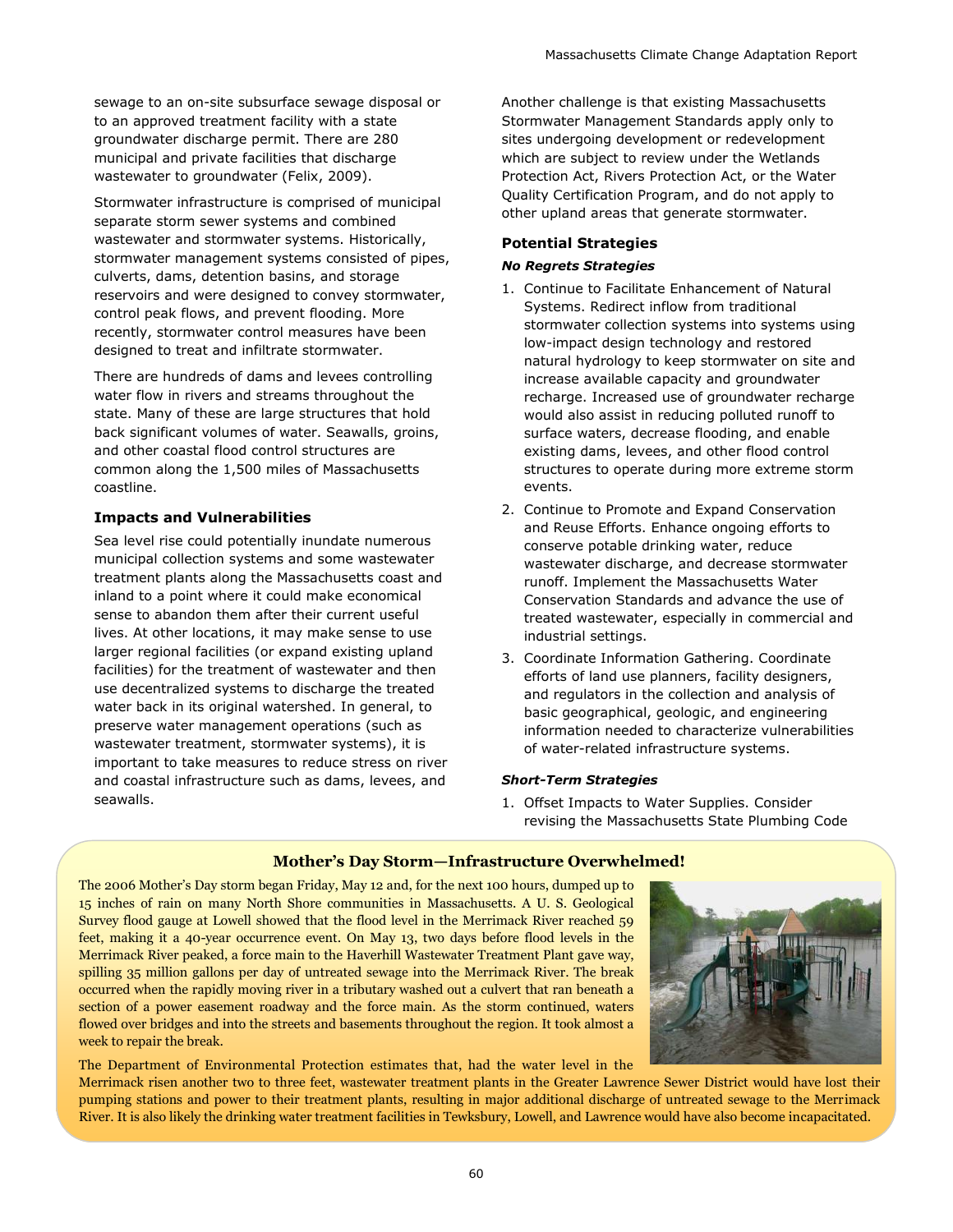to encourage and (in some cases) require water conservation. Assess the potential to increase water supplies through the reuse of non-potable water and use of greywater technologies.

- 2. Make Near-Term Changes to Publicly Owned Treatment Works. Evaluate flood-proofing vulnerable drinking water and wastewater facilities by raising the elevation of structures above predicted flood stages, installing watertight doors and windows, replacing wet/dry well pumps with submersible pumps, increasing emergency back-up provisions to keep all key equipment operational, and relocating vulnerable equipment. Ensure emergency and contingency plans include the use of backups, such as emergency generators for power generation.
- 3. Address Stormwater Flows
	- a. For new development and redevelopment projects in upland areas, DEP should investigate developing requirements similar to those currently contained in DEP's Wetlands/ Water Quality Certification Regulations, which promote stormwater infiltration into the ground (i.e., at its site of origin where feasible), rather than direct run-off toward central stormwater drainage systems that discharge to surface waters. This will help decrease flooding, improve aquatic baseflow, recharge aquifers, and improve the quality of surface waters;
	- b. Expand implementation of low-impact development as a stormwater mitigation mechanism;
	- c. Periodically evaluate the long-term control plans for Combined Sewer Overflows (CSO) developed by the 24 Massachusetts CSO communities to determine if additional efforts are needed to protect the environment and public health from more frequent CSO activations. Free-up wastewater treatment and conveyance capacity by continuing to identify and remove infiltration and inflow from wastewater collection systems; and
	- d. Expand public outreach and education efforts concerning the negative impacts of stormwater on flooding, the quality of rivers and streams, and the quantity of water in aquifers.
- 4. Enhance the SRF Program. Review and potentially modify the State Revolving Fund (SRF) Program —which provides \$100 million of low-interest loans for water and wastewater projects—to encourage communities to address climate change impacts and avoid investments in highly vulnerable areas.

## **Early Experiences in Climate Change Adaptation at MWRA**

During the 1980's and 1990's, the Massachusetts Water Resources Authority (MWRA) designed and constructed the massive Deer Island W a s t e w a t e r Treatment Plant to m e e t f e d e r a l regulations and



provide environmentally sound treatment of wastewater from two million people in the metropolitan Boston area. A key component of the facility was construction of a 9.5 mile long, 24-foot diameter outfall tunnel into Massachusetts Bay, bored in solid rock 100 feet under the bay. Anticipating that the outfall would be in service for 50 to 100 years, MWRA engineers accommodated for changes in sea level in its design. As the sea level rises, water leaving the tunnel will push against a higher head, reducing the capacity of the tunnel and the treatment plant. In 1989, the designers reviewed the most current projections in climate modeling and decided to raise the entire plant about 1.9 feet higher to accommodate potential sea level change for at least the first 50 or 60 years of the facility's service.

- 5. Compile critical information on water and wastewater treatment facilities, including elevation data, location of pump stations and other affiliated structures; identify the location and capacity of stormwater conveyance waterways and structures.
- 6. Analyze how current flooding conditions and U.S. Federal Emergency Management Agency (FEMA) flood maps will change under certain climate change scenarios.
- 7. If appropriate, revise the Wetlands Protection Act Regulations and other regulatory tools that cite FEMA maps (which are required to reflect current and not future conditions) to reflect forecasted flood boundary alterations that may be linked to climate change.
- 8. Implement a program to educate water resource utility owners and operators on the vulnerabilities of their assets to climate change impacts.

#### *Long-Term Strategy*

Use Adaptive Management Techniques to Develop Long-term Infrastructure Sustainability Plans. Develop long-term sustainable solutions that include a mix of both decentralized resources and regional approaches. Some solutions may involve centralized or decentralized physical assets.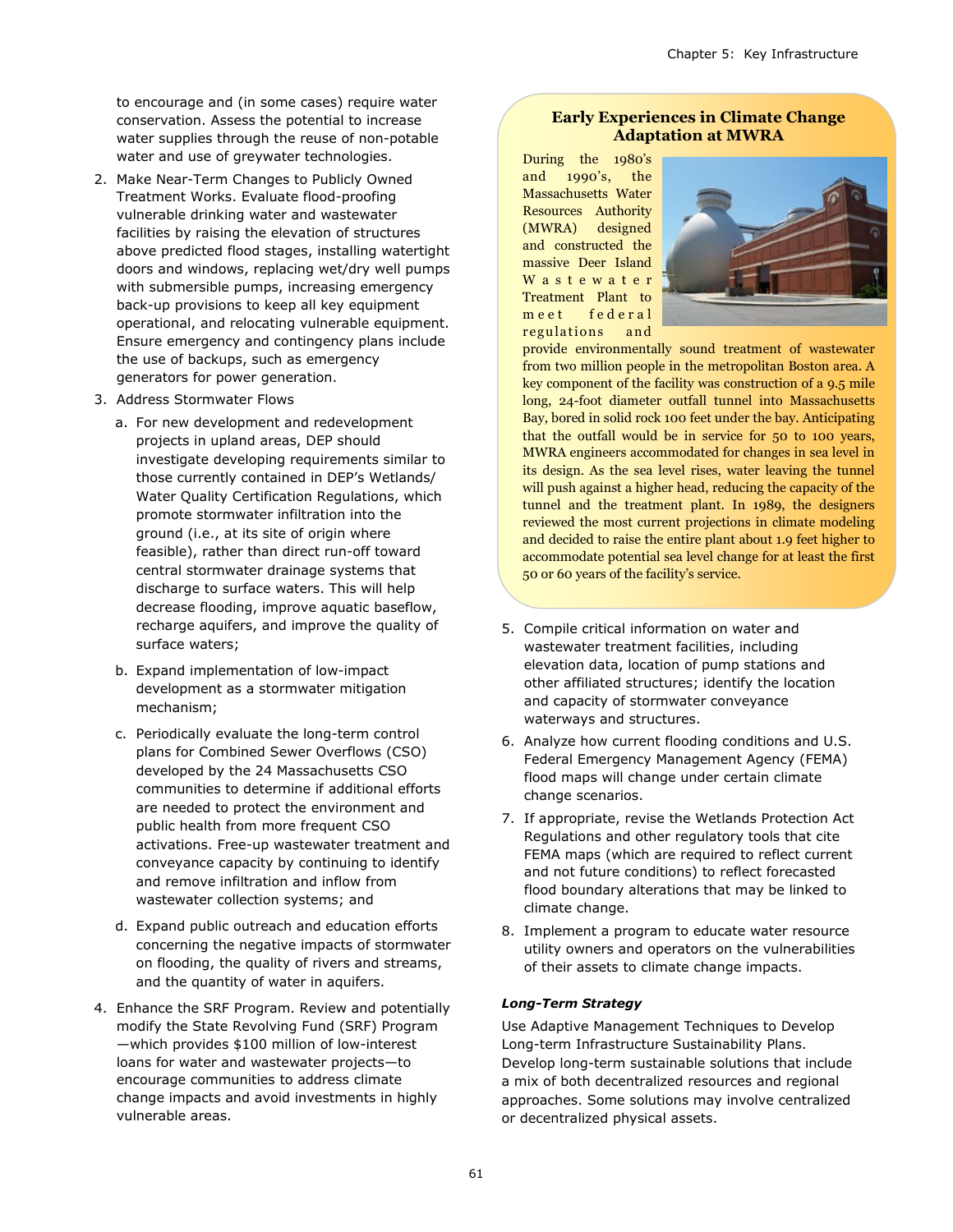# **Dam Safety and Flood Control**

As the major flood control structures used in Massachusetts, dams have been constructed for agricultural, industrial, and energy generation purposes. Many hydropower dams were constructed in the 17th century. The Department of Conservation and Recreation (DCR) Office of Dam Safety is responsible for the oversight of dam safety. Under current laws, responsibility for periodic inspections, inspection report preparation, and mandated preparation of emergency action plans for "high hazard potential" structures falls to the dam's owner.



Among the predicted climate changes for the Northeast U.S., extreme storm events, sea level rise, and increased intensity of precipitation pose the greatest threats to flood control structures (for more on flood control structures along

the coast, such as sea walls, see section on 'Coastal Engineering for Shoreline Stabilization and Flood Protection' in Chapter 8) in Massachusetts, which, for the most part, were originally designed to control floodwater volumes and velocities based on historic weather patterns.

# **Existing Resources**

There are more than 2,800 known dams in the state, most privately owned and operated. Of the known dams, at least 1,349 are not subject to the state dam safety regulations, due to their size, design, and ownership status. Of those subject to regulation (1545 dams):

- 304 are classified by the DCR as having a "high hazard" potential (dams located where failure will likely cause loss of life and serious damage to key infrastructure and the built environment);
- 727 are classified as having a "significant" hazard" potential (dams located where failure may cause loss of life and may damage key infrastructure and built environment or cause temporary loss of use of services and key facilities); and
- 514 are classified as having a "low hazard" potential (dams located where failure may cause minimal property damage, and no loss of life is expected).

Unlike the case in many western and mid-western states, dikes and levees are not common in Massachusetts and other eastern states. A few highly specialized flood control structures are located in the state, including a hurricane storm surge barrier in New Bedford, flood diversion canals in North Adams, and levees located along the Connecticut River in Springfield, Holyoke, and Chicopee.

Many dams no longer serve the original purpose of their designs. Additionally, many contribute to major water quality problems—they can create a reservoir of contaminated sediments and severely limit the ability of waterways to use natural systems to help maintain clean water.

# **Potential Strategies**

#### *No Regret Strategies*

- 1. Update modeling protocols and precipitation data. Use the Northeast Regional Climate Center data from 1993 (or most recent) in future safety analyses and design work until more up-to-date climate change data becomes available.
- 2. Prepare or revisit emergency action plans. Use approaches and assumptions in the preparation of emergency action plans that consider the most updated estimates of likely levels of precipitation, flooding, and extreme storm events, particularly when preparing or revising emergency actions that address "high hazard" dams.
- 3. Encourage cooperative efforts with federal and regional agencies to improve dam safety. Cooperate closely with federal agencies, the Association of State Dam Safety Officials, and various state agencies as new analytical data are developed and made available to the planning, engineering, and regulatory communities, including DCR data on dam locations and risk status for the entire state.

#### *Short-Term Strategies*

- 1. Develop Dam Planning within State Agencies. State agencies, with the Massachusetts Emergency Management Agency (MEMA) taking a lead role, should coordinate risk assessment planning for high hazard potential dams, using the worst-case assumptions of climate change impacts.
- 2. Mandated Insurance Program. Evaluate the value of establishing insurance requirements for dam owners and insurance companies to acknowledge and financially cover liabilities, anticipate future threats, address potential vulnerabilities, and reduce the state's expense in emergency response and cleanup.

# *Long-Term Strategies*

1. Continue support for the Division of Ecological Restoration's river restoration program. The program helps facilitate dam removal with the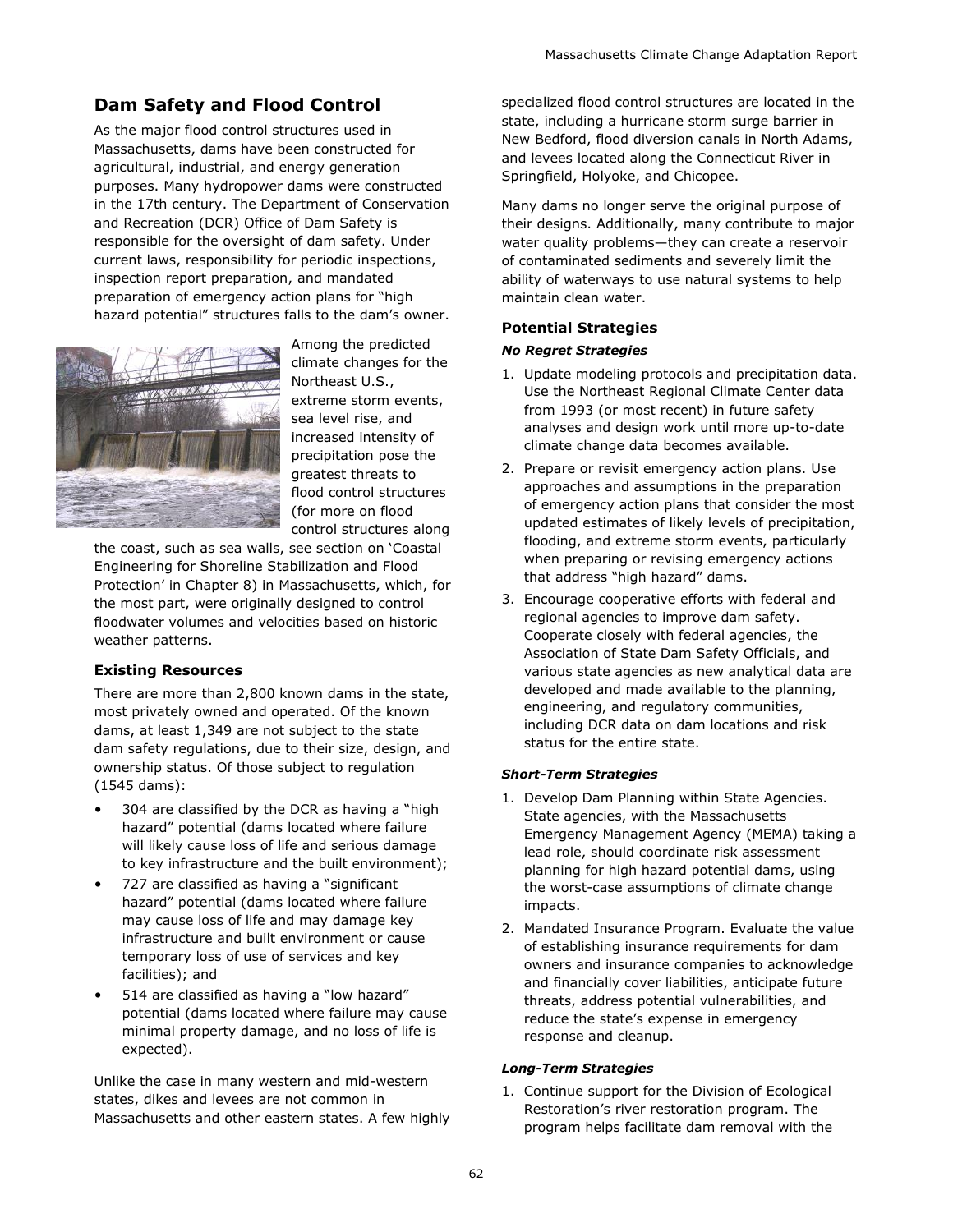goals of preserving river continuity, maintaining the natural cleansing capability of waterways, and preventing water quality degradation associated with contaminated sediments build-up behind a dam.

- 2. Creative financing via federal and state opportunities. Explore various state and federal funding opportunities and evaluate expanding their eligibility criteria to provide low-interest loans for beneficial dam removal projects.
- 3. Continue to encourage the establishment of public, non-profit, and private partnerships to enhance efforts to target the removal of dams that either are deemed high hazard under DCR's rankings or which cause water quality or habitat impairments.
- 4. Seek to remove potential institutional barriers and evaluate the benefits of a streamlined dam maintenance and removal review and approval processes.

# **Solid and Hazardous Waste**

Solid and hazardous waste infrastructure comprise solid waste landfills, combustion facilities, transfer stations, and hazardous waste treatment, storage, and disposal facilities. Other entities that have the potential to generate hazardous waste in the event of a natural disaster include waste generators such as retailers with hazardous materials (e.g., pharmacies and chain retail stores), certain chemical handling businesses, fuel tank farms, waste transporters, and residences equipped with heating oil tanks and containing hazardous household products.

#### **Existing Resources**

Massachusetts hosts 25 active solid waste landfills, seven solid waste combustion facilities, 230 active handling facilities (e.g., transfer stations), several large recycling facilities (e.g., the Springfield Materials Recycling Facility), and over 700 inactive landfills, many of which are located near environmentally sensitive wetland areas.

Most of the 12 hazardous waste treatment, storage, and disposal facilities (TSDFs) are not located in floodplains or coastal areas. One exception is Clean Harbors Braintree, New England's largest hazardous waste TSDF, which is located on the Fore River in Weymouth. Most facilities store their hazardous waste in containers that can be moved easily. Tank areas are above-ground and are diked to protect them from heavy stormwater run-off. In an emergency, hazardous waste in drums and tanks can be removed and shipped to a less vulnerable facility quickly, provided that roadways are passable.

Industries with hazardous waste and hazardous materials, however, are concentrated in coastal cities. There are approximately 680 large quantity hazardous waste generators and several thousand very small quantity generators in Massachusetts. Smaller generators may lack resources for emergency planning, which may increase the risk of abandoned hazardous materials during a flooding or storm event.

## **Impacts and Vulnerabilities**

Climate change impacts could cause flooding of lowlying solid waste landfills, generation of large volumes of solid waste following a major storm event, and release of large amounts of fuel and hazardous materials (such as paints, solvents, and pesticides) from flooding of private homes and businesses.

More rainstorms and associated runoff could cause structural damage, increased release of leachate, or even exposure of waste at landfills located in historic wetlands and other sensitive locations. Erosion could increase because culverts and detention basins associated with solid waste facilities may not be able to handle increased runoff. More leachate could lead to a need for larger storage tanks or could cause increased discharge of leachate into the sewer system. If flooding conditions persist, contaminants from within the landfill could be carried away by floodwaters. Waste management services could be disrupted if facilities are closed due to damage or if capacity is exceeded due to an unexpected surge in solid waste production.

# **Potential Strategies**

#### *No Regrets Strategies*

- 1. Enhance Geographic Information Systems (GIS) data for solid and hazardous waste management facilities.
- 2. Ensure that contingency plans for hazardous waste treatment, storage, and disposal facilities and large quantity generators include a description of procedures, structures, or equipment used at the facilities to prevent flooding and run-off from hazardous waste handling areas.

#### *Short-Term Strategies*

- 1. Develop better mapping data to identify solid and hazardous waste facilities that would be vulnerable to rising sea level and new, more frequent, or more severe flooding.
- 2. Consider requiring all solid and hazardous waste facilities operating in areas prone to coastal or inland flooding to prepare adaptation plans. This could be addressed through the permit renewal process.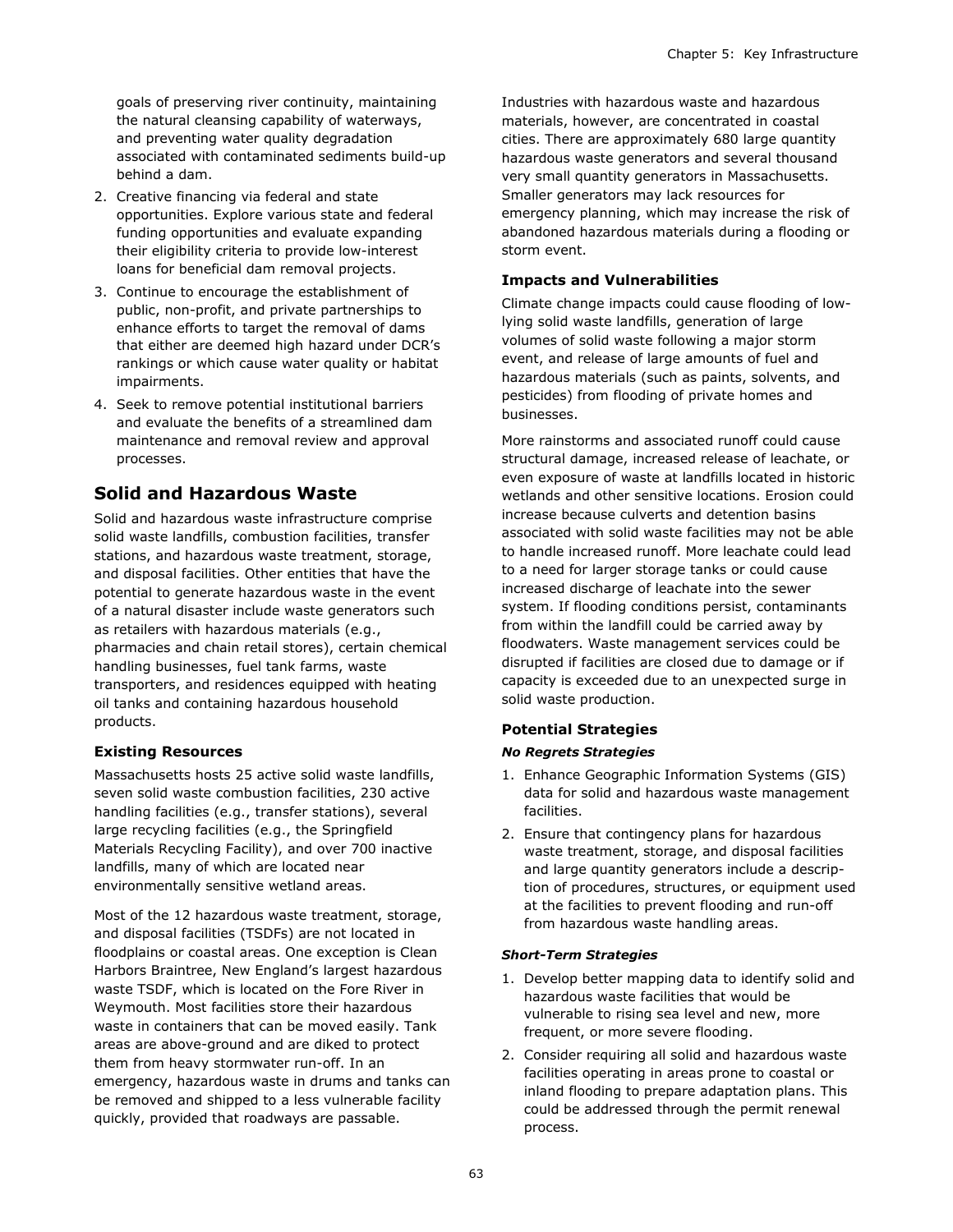- 3. Encourage local government agencies that oversee the operation or building of industrial facilities with hazardous waste and hazardous materials in areas prone to flooding to develop outreach materials on flood adaptation measures.
- 4. New retail gasoline fueling stations should be sited and designed using most recently available FEMA flood study and map information, incorporate additional provisions to address sea level rise over design life when located in a coastal flood zone, and contain appropriate containment systems, while older and abandoned gas stations should be identified and evaluated for their vulnerability under various climate change scenarios.
- 5. Enhance state and local efforts to regularly collect household hazardous waste.
- 6. Solid and hazardous waste infrastructure and emergency planning efforts should contemplate the need for possible temporary, large-scale storage of hazardous waste and materials generated from flooded properties.
- 7. Implement the Massachusetts Disaster Debris Management Plan as approved by the Federal Emergency Management Agency (FEMA). Implementing the recommendations of this plan will significantly enhance the abilities of local and state governments to respond to the challenges of managing disaster debris.

#### *Long-Term Strategies*

- 1. Develop a regional contingency plan for household hazardous waste collection during flood events.
- 2. Develop a detailed inventory of existing and potential hazardous waste generators and calculate the total hazardous waste facility storage capacity for Massachusetts.
- 3. Evaluate modification of the siting and design requirements for new and expanded waste management facilities to account for predicted site-specific climate change impacts that could be expected during the life of the facility.

# **Built Infrastructure and Buildings**

#### **Existing Resources**

The built infrastructure and buildings sector encompasses the design, building, and operation of publicly- and privately-owned buildings. Many of them are situated in areas along the coast or major waterways and floodplains that may be particularly vulnerable to climate change impacts like storms and flooding.



#### **Impacts and Vulnerabilities**

Building design standards are based on historic climatic patterns. As climate patterns are likely to be very different in the future, the existing built infrastructure in the state could be adversely affected. Thermal stresses on building materials will be greater, cooling demands will be higher, existing flood-proofing may be inadequate, floodplains may extend to areas with unprotected structures, heat island effects may increase, corrosion of building materials may accelerate due to salt water intrusion, and building-related illnesses, primarily caused by mold build-up, may increase.

#### **Potential Strategies**

Strategies designed to protect existing and future buildings from predicted climate change impacts should consider the location of the existing/proposed building, the timing of when a projected climate change impact is expected to occur, the life-span of the structure, historical significance of the existing structure, and the cost and engineering involved with moving, demolishing-recycling, or protecting the structure.

#### **The Spaulding Rehabilitation Hospital and Projected Sea Level Rise**

Emergency facilities must do more than respond to natural disasters, they must also be planned and developed with these potential threats in mind. When planning its new eight story, 132-bed facility in the Charlestown Navy Yard, the Spaulding Rehabilitation Network considered both the current FEMA floodplain maps and sea level rise projections of between 0.27 m & 1.4 m (0.9 & 4.6 ft) over the next 75 to 100 years.

Designers concluded that a rise in sea level of two feet over 75 years was a reasonable projection, resulting in a shifting of the 100-year floodline. Taking into account height restrictions and the relationship of the building to the surrounding topography, the finished floor of the building has been established at 0.41 m (1.35 ft) higher than the new 100-year flood elevation and 0.11 m (0.35 ft) higher than the new 500-year flood elevation (as projected for 2085). Additional precautions include mechanical and electrical installations located on the roof, no patient facilities located on the ground floor or below, patient rooms having key-operable windows for emergency ventilation, and basement parking protected by establishing the top of ramp elevations set at the same level as the ground floor.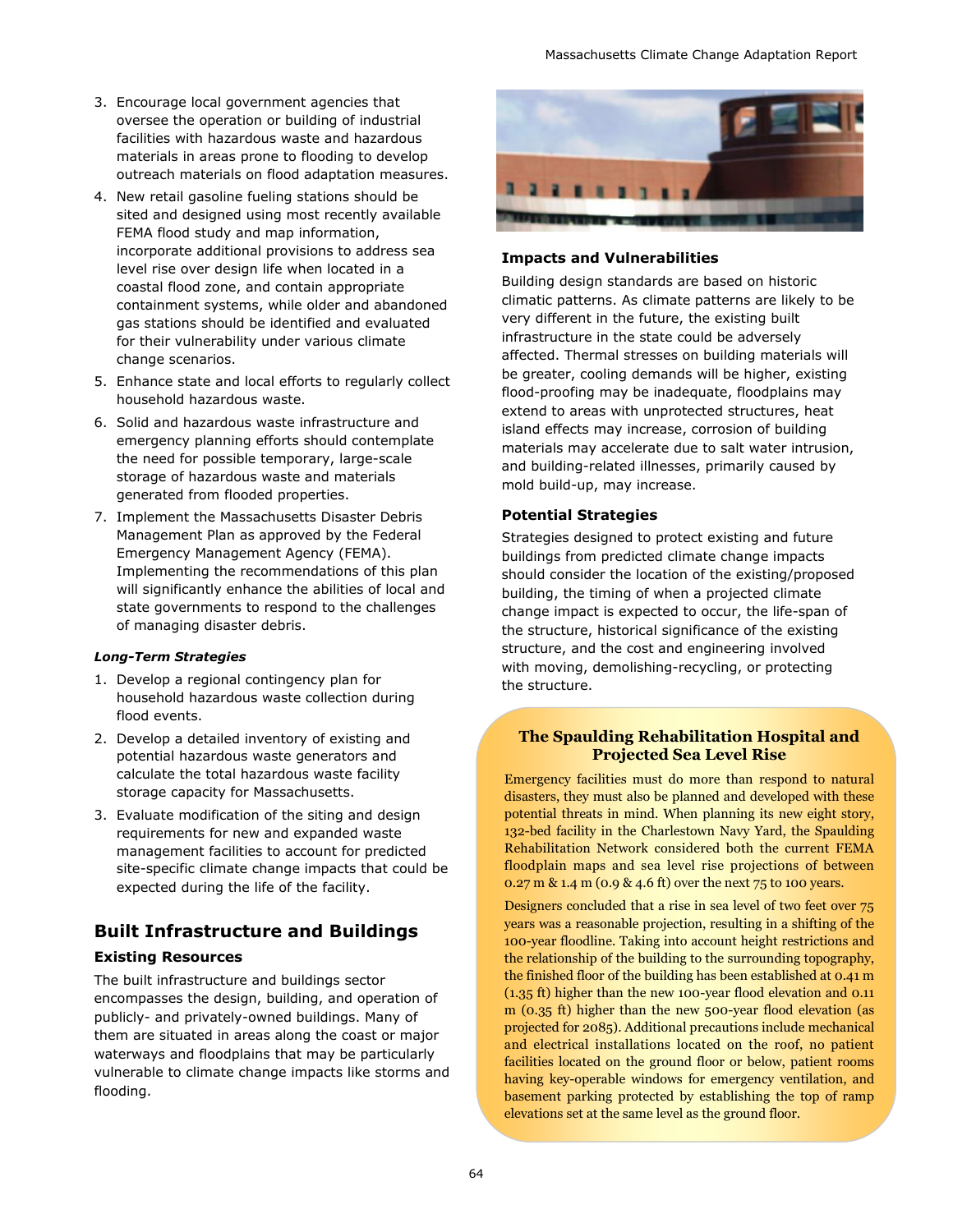#### *No Regrets Strategies*

- 1. Require analysis of new construction and major renovation projects to include provisions to address predicted climate change impacts.
- 2. Use permitting and environmental review processes to recommend that new construction and renovation projects consider the use and protection of basement and first-floor levels, the installation of enclosures for roof-top equipment to protect them from more severe weather exposure, use of green roofs to absorb additional precipitation and decrease cooling needs, enhancement of site work to include bio-swales, the use of permeable pavement, construction of wetlands to handle surface water run-off, and raising the height of damp-proofing of foundations to accommodate increased flooding.
- 3. Consider climate change impacts in developing universal (accessible) design guidelines for all future projects.

#### *Short-Term Strategies*

- 1. Consider allocation of additional space in new building design and existing building retrofits to house the necessary mechanical equipment to handle increased heating, ventilation, air conditioning, pumping, or generator capacity.
- 2. Consider purchasing appropriately-sized generators and pumps to handle increased flooding and properly-sizing building structural components to carry additional precipitation and wind loads, and improve drainage around buildings.
- 3. Assess when and where to fortify existing buildings and when to move, demolish-recycle, or abandon vulnerable structures.
- 4. Plant shade trees to decrease solar/thermal load on buildings.

#### *Long-Term Strategies*



- 1. Evaluate modification of review and approval processes and building codes to require consideration of climate change impacts and lifecycle costs in public and private developments and construction activities.
- 2. Take steps to ensure that the life span of a building is in line with anticipated climate changes (i.e., a 50-year building will not be located in an area where flooding is projected in 30 years' time).

# **Information and Communications Technology**

Information and communication technology stability and security in the face of climate change should be considered a high priority because of the pervasive influence of and reliance on this sector in daily life.

#### **Existing Resources**

Telecommunication networks are classified as either fixed (e.g., telephone and cable services using copper wire, coaxial cable, or fiber optics) or mobile (e.g., cellular and satellite connections). Information and communication technology services can be broken down into telecommunication services (broadband, mobile voice and data, and fixed voice) and broadcast services (television and radio). In Massachusetts, there is one primary local exchange carrier (Verizon). There are ten cable TV providers serving over two million subscribers in 308 of the state's 351 cities and towns (MassDTC, 2009). Massachusetts also benefits from 35 licensed fulland low-power TV stations (FCC, 2011a), 120 community TV stations (MassHome, 2010); 272 Federal Communications Commission-licensed radio stations (FCC, 2011b), and 745 licensed telecommunications operators (Mass DTC, 2011).

#### **Impacts and Vulnerabilities**

Information and communications infrastructure that could be affected by climate change effects include mobile and fixed radio, TV and cellular towers, satellite dishes, central office facilities, switching and base stations and foundations, manholes, underground pits, and thousands of miles of surface and subsurface wires, cables, and conduits.

The primary climate change impacts on this infrastructure would be extreme weather events, including flooding, erosion, heavy rainfall, coastal storm surges, and hurricanes. Additionally, high wind, lightning, and ice storm events could damage or destroy utility lines, poles, and towers. Increased temperatures and solar radiation could lead to a greater demand on certain equipment for cooling capacity and more rapid deterioration of aerial transmission cables. Salt spray from coastal storms and saltwater intrusion may increase corrosion of telecommunication towers and other equipment in coastal areas. While New England is forecasted to have an overall increase in annual precipitation, the region also may experience more seasonal drought periods, which could lead to forest fires and resulting infrastructure damage.

These varied events could adversely affect public safety, emergency, and transportation-related communications, as well as personal and business activities. The implications of these effects include increased capital and operating expenditures to repair, replace, redesign, or relocate telecommunications infrastructure at a faster rate. Other implica-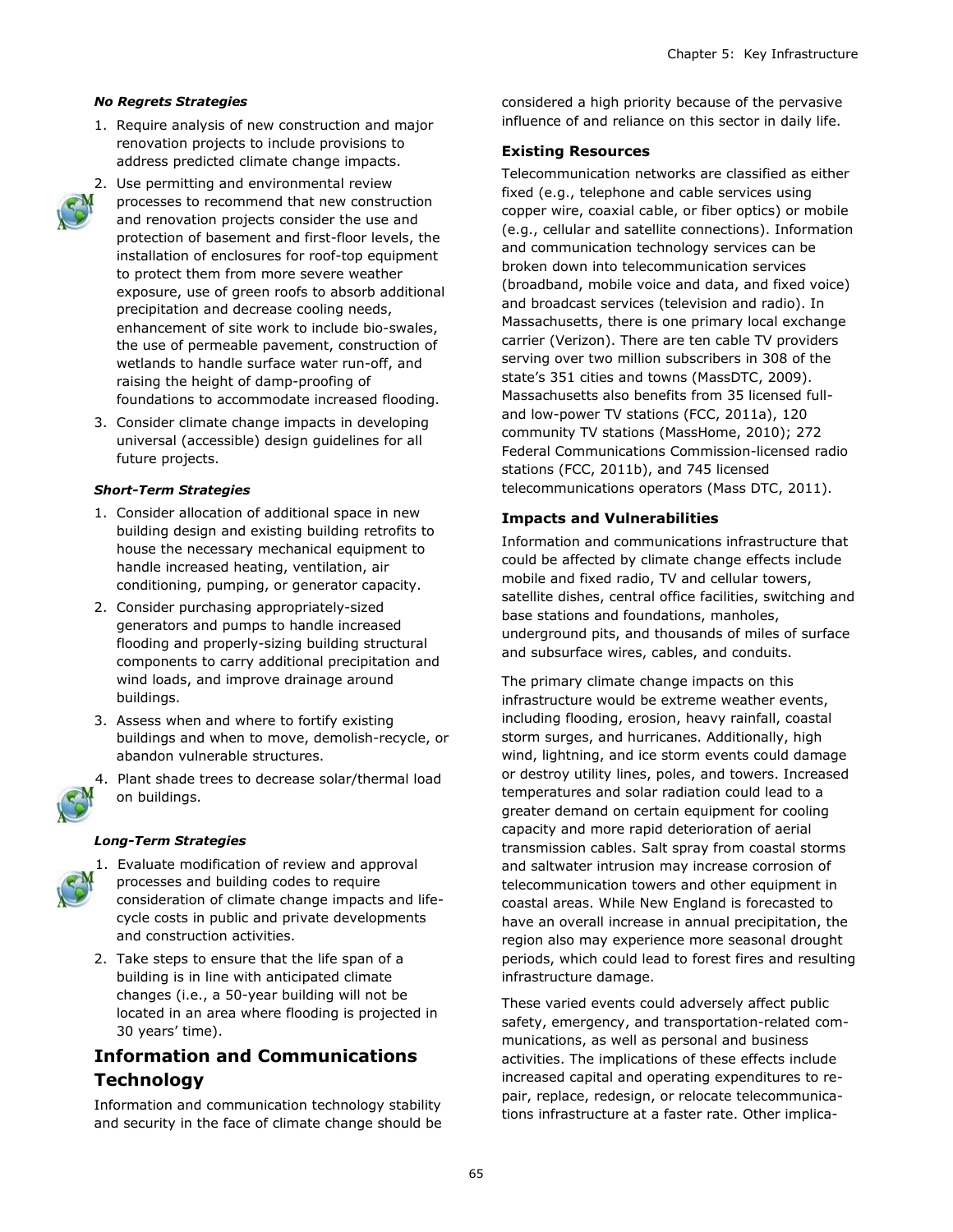

tions include a need to increase customer rates to cover infrastructure damage or replacement costs, to offset decreased productivity and maintain overall economic activity when systems are disrupted, and to re-establish

compromised public health, safety, and security operations.

Some elements of the information and communication technology infrastructure have relatively long life spans and long lead times for design, approvals, and construction. They also may require high capital costs to implement.

Early in 2009, Governor Deval Patrick initiated an IT Collaborative to "organize the voice of the Information Technology industry through the creation of a sustainable, cross-cluster dialogue of stakeholders in business, government, and academia". This approach should include an emphasis on adapting the industry quickly to predicted climate change effects, such as increasing use of wireless technologies, achieving higher resilience standards (e.g., in mobile and fixed communication towers and transmission equipment), and reducing vulnerability and remediation costs.

The trend toward more wireless technology and the continued rapid evolution of information and communication technology should help the industry, as well as other impacted sectors dependent on this technology to adapt more successfully to extreme weather events and other predicted climate changes.

#### **Potential Strategies**

#### *No Regrets Strategies*

- 1. Inventory facilities, including transmission lines, towers, and satellite dishes; underground and underwater structures; computer terminals and peripheral equipment; broadcasting stations; and emergency communication systems for vulnerability to coastal and inland elements of climate change.
- 2. Support rapid updating of topographic and floodplain mapping.
- 3. Continue regular maintenance of existing infrastructure. Undertake a regional and national analysis of information and communication technology adaptation in the face of climate change, taking into account the lifecycle costs of these systems.

#### *Short-Term Strategies*

1. Identify lead times for climate change impacts and for redesigning, revamping, repairing,

replacing, or relocating infrastructure elements. Adaptive planning should help accelerate the overall planning process, realizing that the technology itself is undergoing rapid change.

2. Incorporate climate change concerns into design standards and site selection while accelerating new sustainable technologies.

## *Long-Term Strategy*

Assess the vulnerabilities of competing technologies to climate change risks, and ensure decision-makers involved in network upgrades or realignments are properly informed by this information. (Maunsell, 2008)

# **Commonalities Among Sectors and Strategies**

Although the chapters in this report are organized into specific sectors, there are several interconnections among and within them. This section attempts to address those overlaps and interconnections between the Key Infrastructure sectors and the other chapters, and between the state's climate change mitigation efforts.

# **Key Infrastructure Interconnections**

- 1. Energy and Transportation Sectors: Impacts to the energy and transportation sectors will influence the state's ability to adapt to climate change impacts affecting other forms of infrastructure, as well as in other sectors such as public health and economy, and will influence the state's ability to mitigate climate change. Losses of energy production and distribution and access to modes of transportation are identified as major climate change vulnerabilities in all sections of this report. Without a resilient and reliable source of energy and effective means of transporting people, goods, and services, it will be difficult for Massachusetts to adapt to climate change, prepare for or recover from emergency situations, and maintain state and national security objectives. As such, those strategies identified in the energy and transportation sectors should be considered not only as ways of protecting those individual sectors, but also as ways of protecting the other sectors throughout the state and region from the effects of climate change.
- 2. Water Resource Sectors: Many adaptation strategies identified to address potential climate change impacts are very similar among the three major water-based infrastructure resources: water supply, wastewater, and stormwater management. Examples from two broad categories, "design and operational features" and

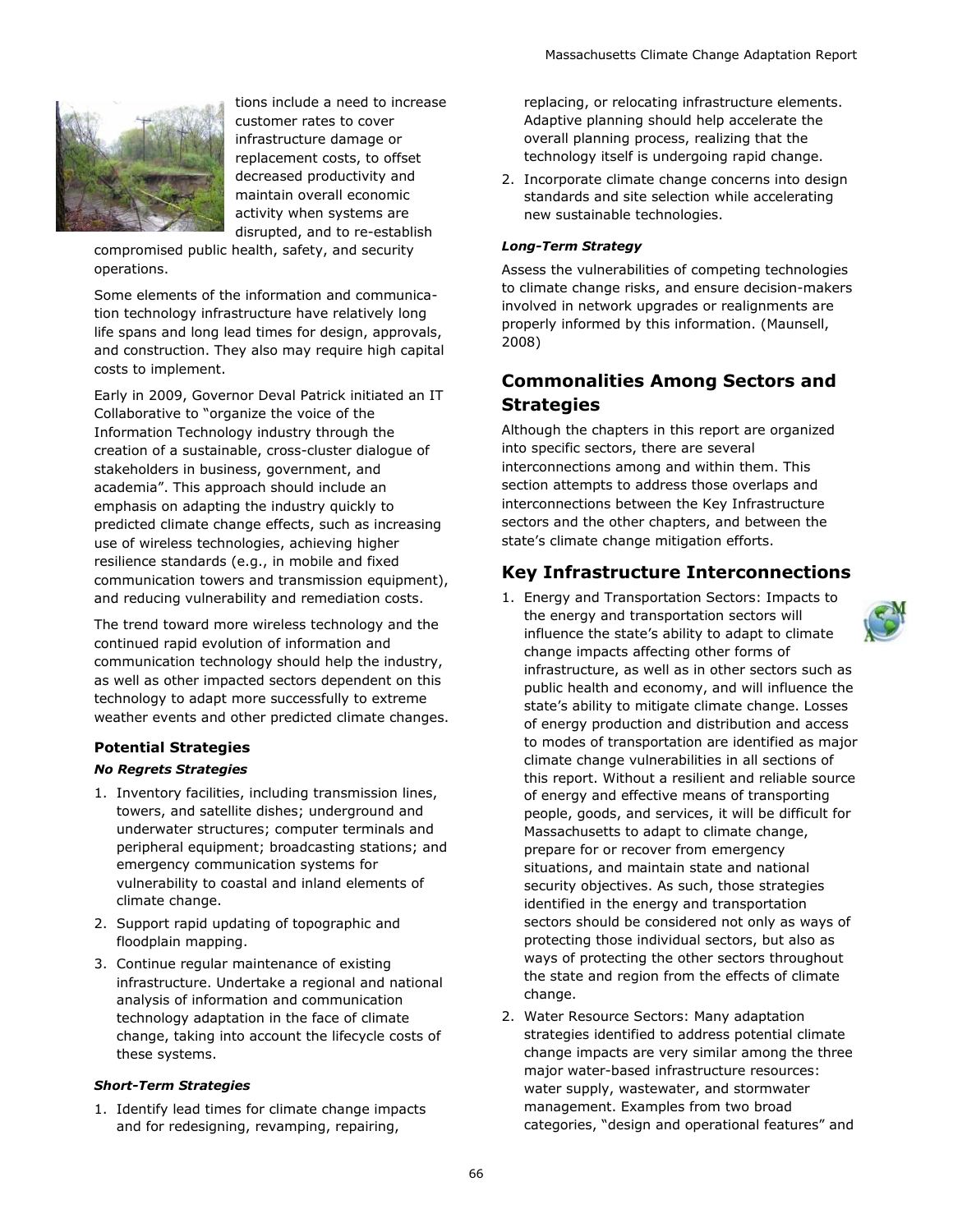"enhanced natural hydrology," demonstrate the interconnectivity of some key strategies among the water-based infrastructure sub-sectors.

- a. Design and operational features: Strategies involving water conservation measures are common to both water supply and wastewater management. Reduced demand for water through measures such as water conservation, grey water reuse, and reduction in unaccounted-for water losses (e.g., leaking pipes), not only reduce the demand on public water supplies, but also reduce the amount of wastewater that needs to be managed. Reduced water use can protect against concerns about insufficient water supplies, especially during predicted periods of extended summer drought. Wastewater should be considered a commodity having considerable value in reuse, rather than just a waste flow that has no value. Additionally, less stress on these infrastructure systems generally results in greater resiliency to handle emergencies that may be caused and/or aggravated by climate change impacts. This will also result in reduced operational, management, and replacement costs. Lowimpact design strategies also provide synergy of benefits to multiple water resource sectors.
- b. Enhanced natural hydrology: Nature is effective in providing clean drinking water and managing wastewater and stormwater. Water resource managers are more often adopting watershed-based strategies that take a holistic view of water resource issues in a manner that considers the natural hydrology of a geographic area. Future decisions on water supply, wastewater, and stormwater management that mimic and reinforce the natural hydrology of a geographic area (e.g., a watershed) will enable natural systems to help manage future climate change impacts.

#### **Lessons from the Dutch—Use of Natural Systems**

The Dutch are well-known for their prowess in engineering structures designed to keep floodwaters out. In a country where about half the population lives below sea level, over 10,000 miles of flood defense contributes to the \$2.5 trillion worth of existing infrastructure upon which the Dutch are highly dependent. In recent years, the Dutch have increasingly supported the use of natural barriers, such as sand dunes and marshes, to ease the force of storms and retain floodwaters and now ban drainage of existing marshes in further support of natural ecosystems over artificial systems.

Furthermore, the Dutch are adopting approaches aimed at carefully accommodating, rather than resisting, flood waters where possible. The essence of this principle (of integrated coastal policy) is: flexible integration of land in sea and of water in land, making use of materials and forces present in nature. The Dutch plan to return 222,000 acres of land to floodplain buffers for use as marshland or natural forest land. They have placed a moratorium on new floodprevention infrastructure in some towns and are lowering, repositioning, or removing some dikes. This marks a significant change in the way they think of water by embracing land uses or construction types that tolerate soggy conditions.

Natural hydrologic systems have evolved to be flexible and adaptable to the extremes of weather phenomena, so strategies that reinforce and use natural systems can be very successful and cost-effective. These watershed -based approaches could be integrated more fully in the development of MassDEP's Comprehensive Water Resources Management Plans, which are required for certain water resources permitting and considered in funding assistance decisions.

3. Increased Conservation Measures and "Green" Designs



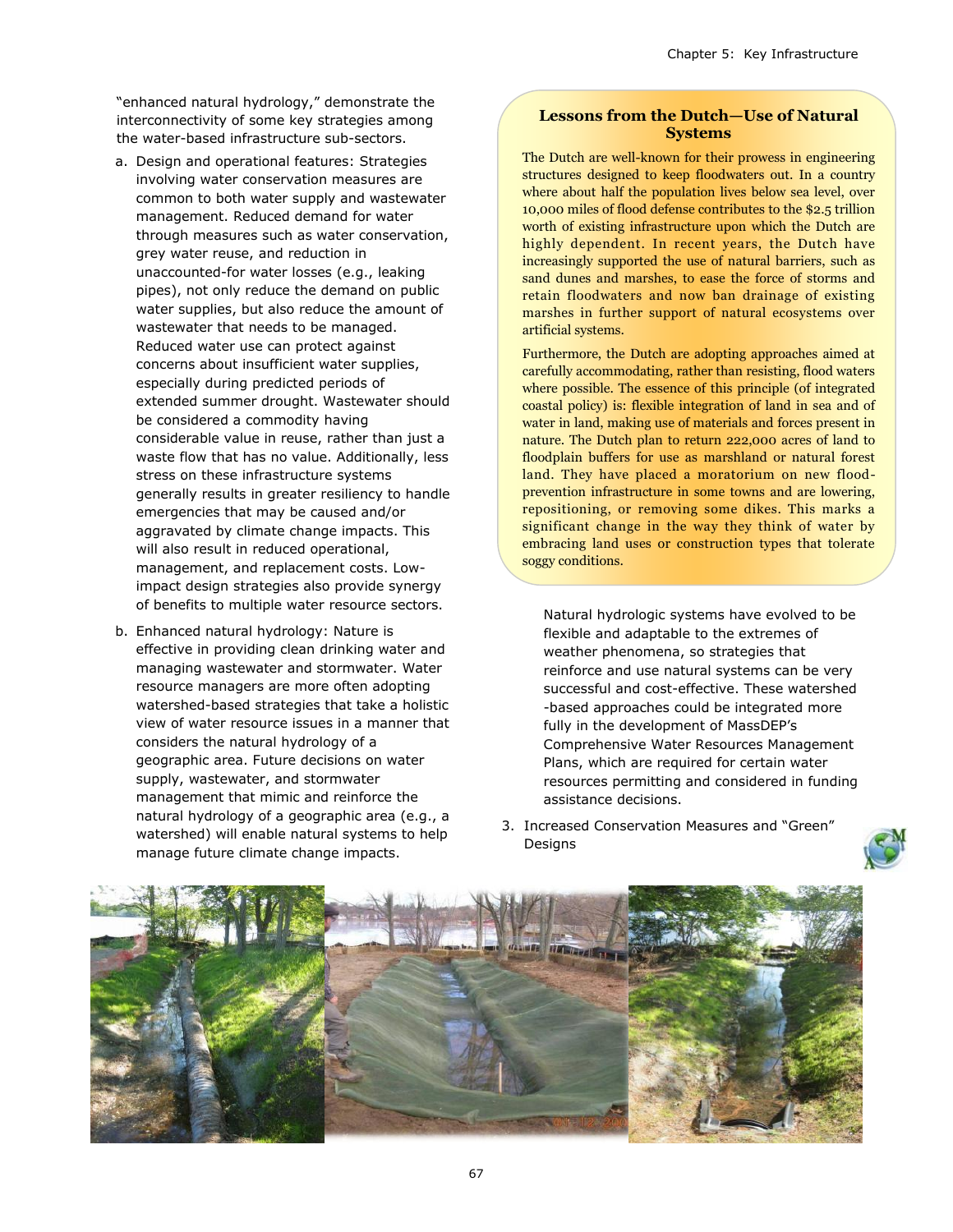The State's vulnerabilities to climate change may be reduced if it decreases its reliance on and use of certain services. Additionally, natural ecosystems provide a number of services which support built infrastructure resources. By diminishing or eliminating non-climate stressors to infrastructure, that infrastructure may have more capacity to be resilient to climate changes. Here are a few examples to help illustrate this benefit:

- a. Energy—Energy efficiency improvements and lowered demand will reduce loads on stressed electrical infrastructure while mitigating climate change through a reduction in greenhouse gas emissions.
- b. Transportation—Reducing vehicle miles traveled reduces physical and capacity stresses on roads, bridges, and tunnels, increasing their resiliency to climate and

weather-related impacts. When the population diversifies its travel patterns, individuals have greater flexibility in their transportation options. Reducing vehicle miles travelled also has implications for lower greenhouse gas emissions, providing climate change mitigation and reducing the need for adaptation.

c. Urban forests—Urban forests can perform a variety of vital infrastructure services. Trees are very effective in filtering pollutants from the air, as well as reducing volumes and pollutant loads from stormwater runoff. Increased urban vegetation and tree canopy, as well as innovative strategies such as green roofs, are also very effective in reducing the heat island effect in urban areas, which can reduce the demand and stress on energy infrastructure.

## **Charles River Natural Valley Storage Project**

In 1910, the Charles River was dammed, creating the "Charles River Basin." In subsequent years, however, residents feared that the dam would significantly increase flooding during major storms. Brought in to study the precipitation data, the US Army Corps of Engineers noted a surprising lack of flooding in the towns north of Newton. It attributed this to a series of isolated wetlands that naturally store and gradually release water to the Charles River, buffering the effects of particularly rainy seasons on the river's water levels. In light of this information, Congress authorized the purchase of 17 wetlands (8103 acres) for \$8.3 million, creating the "Charles River Natural Valley Storage Area." At the time, the Army Corps of Engineers was also considering a \$100 million dam construction project to serve the same purpose, but decided in favor of the wetland solution.

Since 1974, when the purchase was authorized, the decision is believed to have created benefits of over \$7.5 million to the local



economy and has prevented flood damage estimated at \$3.2 million. Additionally, property values bordering these wetlands sell at a 1.5 percent premium. Use of this natural solution over a significantly more expensive engineered solution has already paid for itself in a way the second dam never could. The Charles River Natural Storage Area is a living example of an economical, environmentally conscious solution.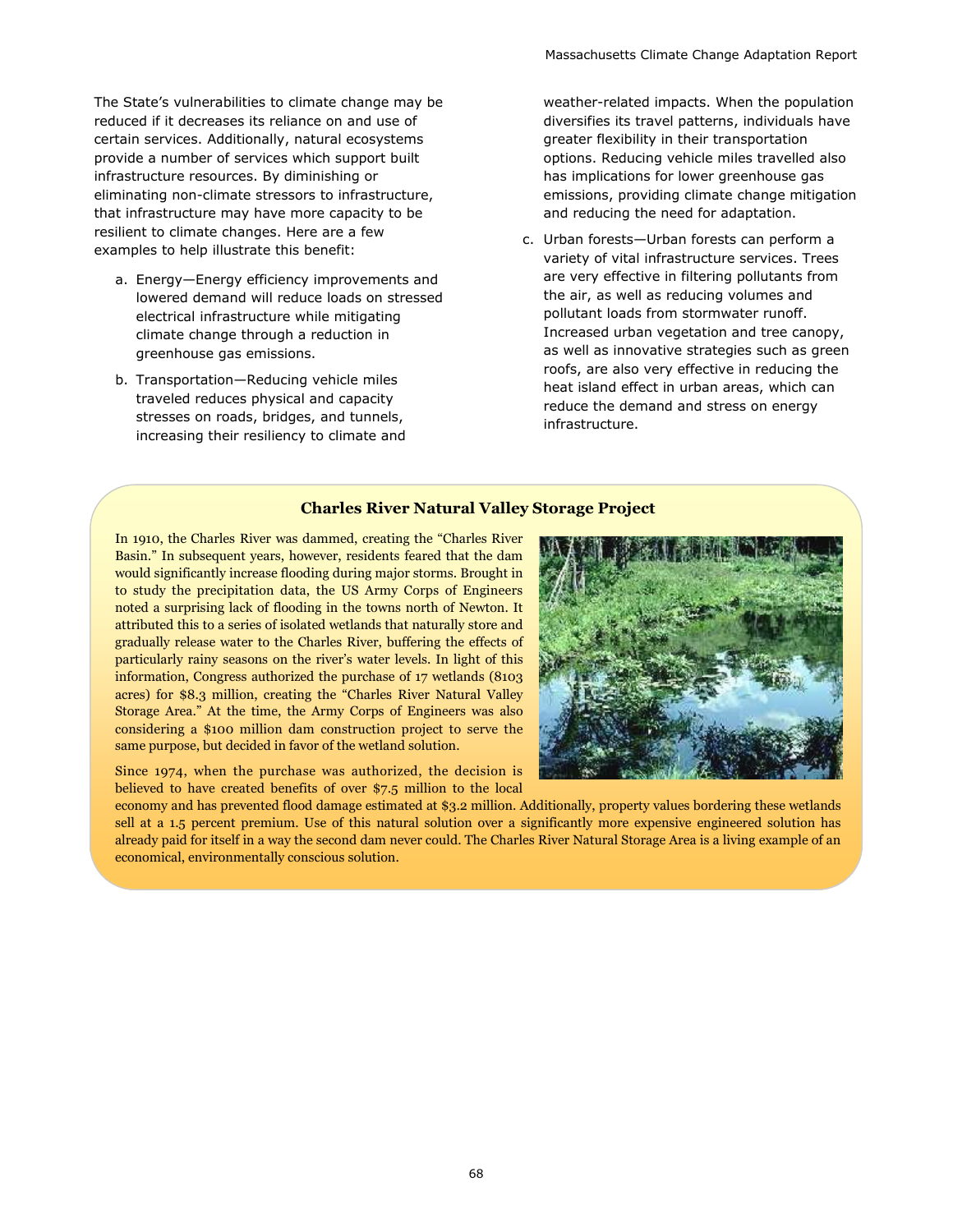

The symbol signifies adaptation strategies that are also climate change mitigation actions.

## **REFERENCES**

Amato, A., M. O. Ruth, P. Kirshen, and J. Horwitz, 2005. Regional Energy Demand Responses to Climate Change: Methodology and Application to the Commonwealth of Massachusetts. Climatic Change, Vol. 71, #1, pp.175-201.

Brekke, L. D., J. E. Kiang, J. R. Olsen, R. S. Pulwarty, D. A. Raff, D. P. Turnipseed, R. S. Webb, and K. D. White, 2009. Climate change and water resources management—A federal perspective: U.S. Geological Survey Circular 1331, 65 p. (Also available online at [http://pubs.usgs.gov/circ/1331/.](http://pubs.usgs.gov/circ/1331/))

Federal Communications Commission, 2011a. TV Query of Video Division Database of the Media Bureau. [http://](http://www.fcc.gov) [www.fcc.gov.](http://www.fcc.gov)

Federal Communications Commission, 2011b. FM Query and AM Query of Audio Division database of the Media Bureau. [http://www.fcc.gov.](http://www.fcc.gov)

Felix, J., September 2009. Department of Environmental Protection. Personal communication.

Felix, J., December 2009. Department of Environmental Protection. Personal Communication.

Ferris, D., September 2009. Department of Environmental Protection. Personal communication.

Massachusetts Department of Telecommunications and Cable, 2009. Annual Report, pp. 2 and 4. Online at: [http://www.mass.gov/dtc.](http://www.mass.gov/dtc)

Massachusetts Department of Telecommunications and Cable, 2011. Mass. Licensed Telecomm. Operators.

Massachusetts Infrastructure Investment Coalition, 2007. Infrastructure Status Report: Massachusetts Wastewater Facilities. [http://www.engineers.org/tec/file/Infrastructure%20Status%20Report%20on%20Waste%](http://www.engineers.org/tec/file/Infrastructure%20Status%20Report%20on%20Waste%20Water.pdf) [20Water.pdf.](http://www.engineers.org/tec/file/Infrastructure%20Status%20Report%20on%20Waste%20Water.pdf)

MWRA (Massachusetts Water Resources Authority), April 20, 2010. Personal communication from Kristin MacDougall, Office of Public Affairs.

Maunsell Australia Pty Ltd, May 2008. Impact of Climate Change on Australia's Telecommunications Infrastructure. Garnaut Climate Change Review.

Misslin, M., September 2009. Department of Conservation and Recreation. Personal communication.

Morris, M., September 2009. Department of Environmental Protection. Personal communication.

Paterson, J., September 2009. Department of Environmental Protection. Personal communication.

Terry, D., September 2009. Department of Environmental Protection. Personal communication.

United States Department of Energy, 2008. Retail Sales Information for Massachusetts, Energy Information Administration.

Worrall, E., September 2009. Department of Environmental Protection. Personal communication.

MassHome, 2010. 120 community TV stations, as of April 9, 2010: http://www.masshome.com/tv.html.

#### **Other Useful References**

Metcalf & Eddy, Inc. for Massachusetts Water Resources Authority, 1989. Conceptual Design, Design Package 6, Effluent Outfall Tunnel and Diffusers, Final Design Report, May 31, 1989 p 6-1 to 6-5.

Nickerson, C., December 5, 2005. Holland Goes Beyond Holding Back the Tide. The Boston Globe.

Waterman, R. E., 1991. Integrated Coastal Policy Via Building with Nature. Impact of Sea Level Rise on Cities and Regions. Proceedings of the First International Meeting. Ed. Roberto Frassetto. Venice, Italy: Centro internazionale Citta d'Acqua, pp 60-63.

## **Table 5 References**

*ROADS*

Lane Miles: 2009 Massachusetts Road Inventory Year-End Report.

Bridges: MassDOT Bridge Condition Report April 1, 2010.

Freight by Truck: Communication from Paul Nelson, EOTC Office of Transportation, September 23, 2009.